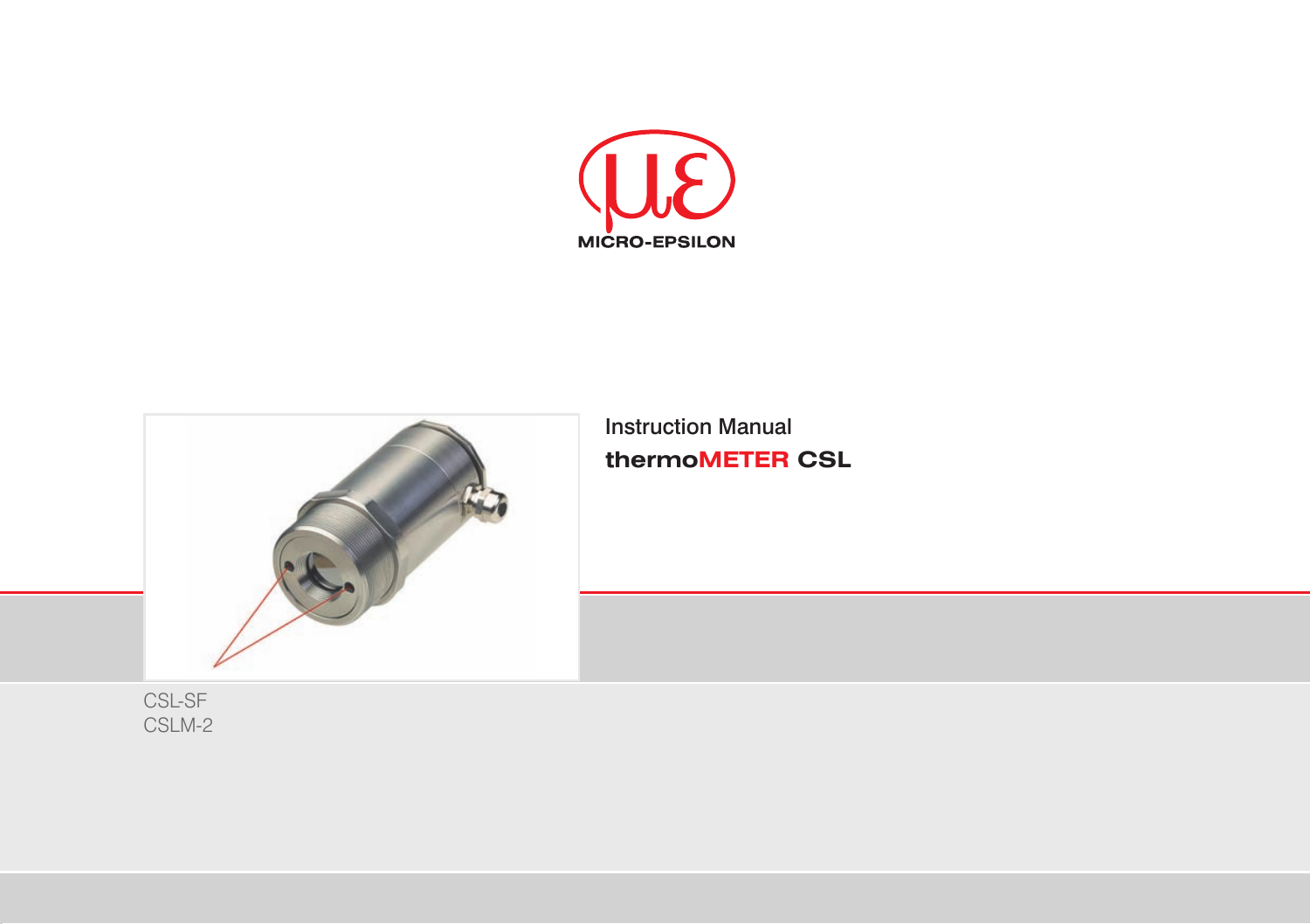Infrared sensor

MICRO-EPSILON MESSTECHNIK GmbH & Co. KG Königbacher Strasse 15

94496 Ortenburg / Germany

Tel. +49 (0) 8542 / 168-0 Fax +49 (0) 8542 / 168-90 info@micro-epsilon.de www.micro-epsilon.com

Certified acc. to DIN EN ISO 9001: 2008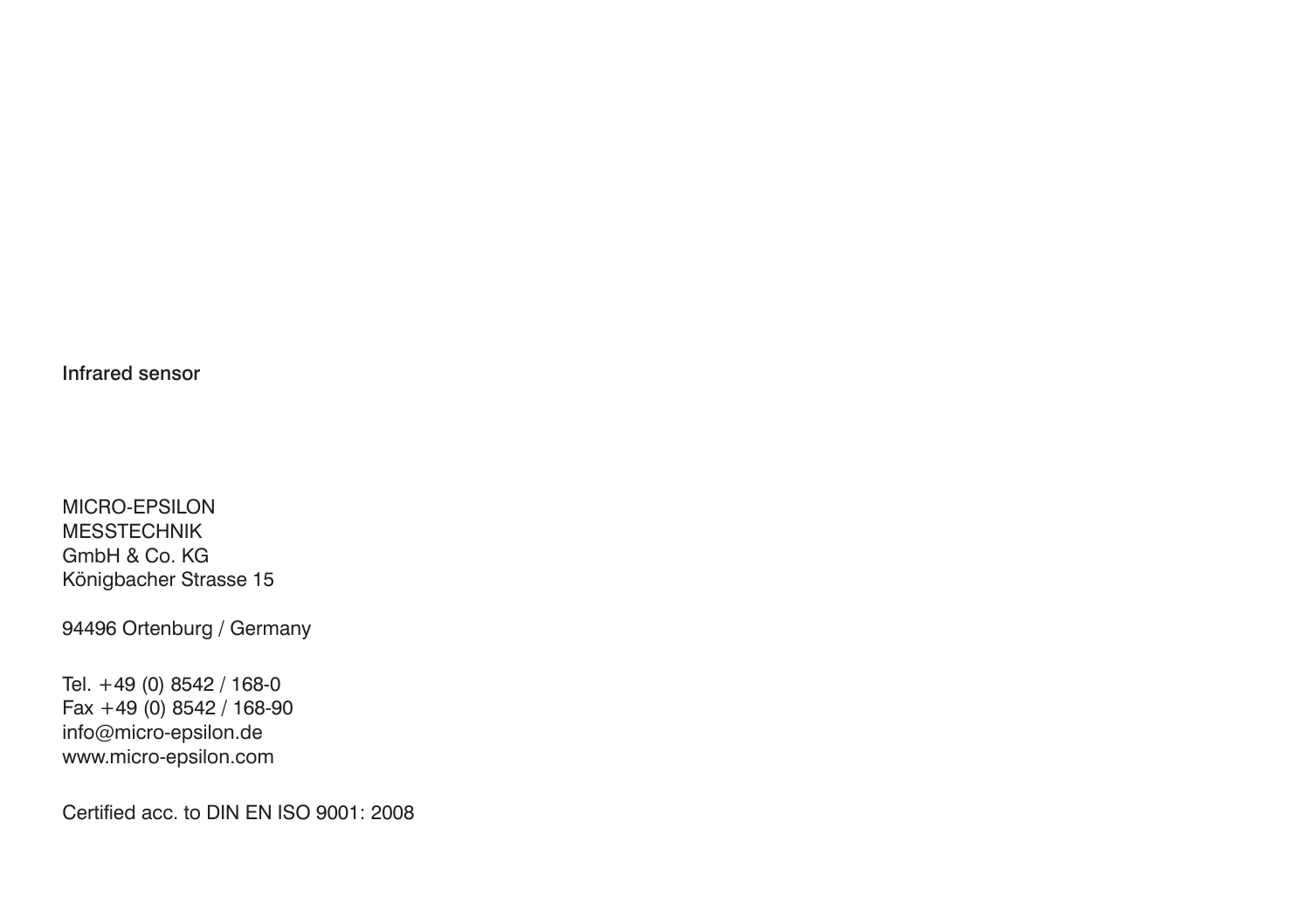# **Contents**

| $\mathbf{1}$ . |       |  |
|----------------|-------|--|
| 1.1            |       |  |
| 1.2            |       |  |
| 1.3            |       |  |
| 1.4            |       |  |
| 1.5            |       |  |
|                |       |  |
| 2.             |       |  |
| 2.1            |       |  |
| 2.2            |       |  |
| 2.3            |       |  |
| 2.4            |       |  |
| 2.5            |       |  |
| 3.             |       |  |
| 3.1            |       |  |
| 3.2            |       |  |
|                |       |  |
| 4.             |       |  |
| 5.             |       |  |
| 6.             |       |  |
| 6.1            |       |  |
|                | 6.1.1 |  |
|                | 6.1.2 |  |
|                | 6.1.3 |  |
| 6.2            |       |  |
| 6.3            |       |  |
| 6.4            |       |  |
| 6.5            |       |  |
|                |       |  |
| 7.             |       |  |
| 8.             |       |  |
|                |       |  |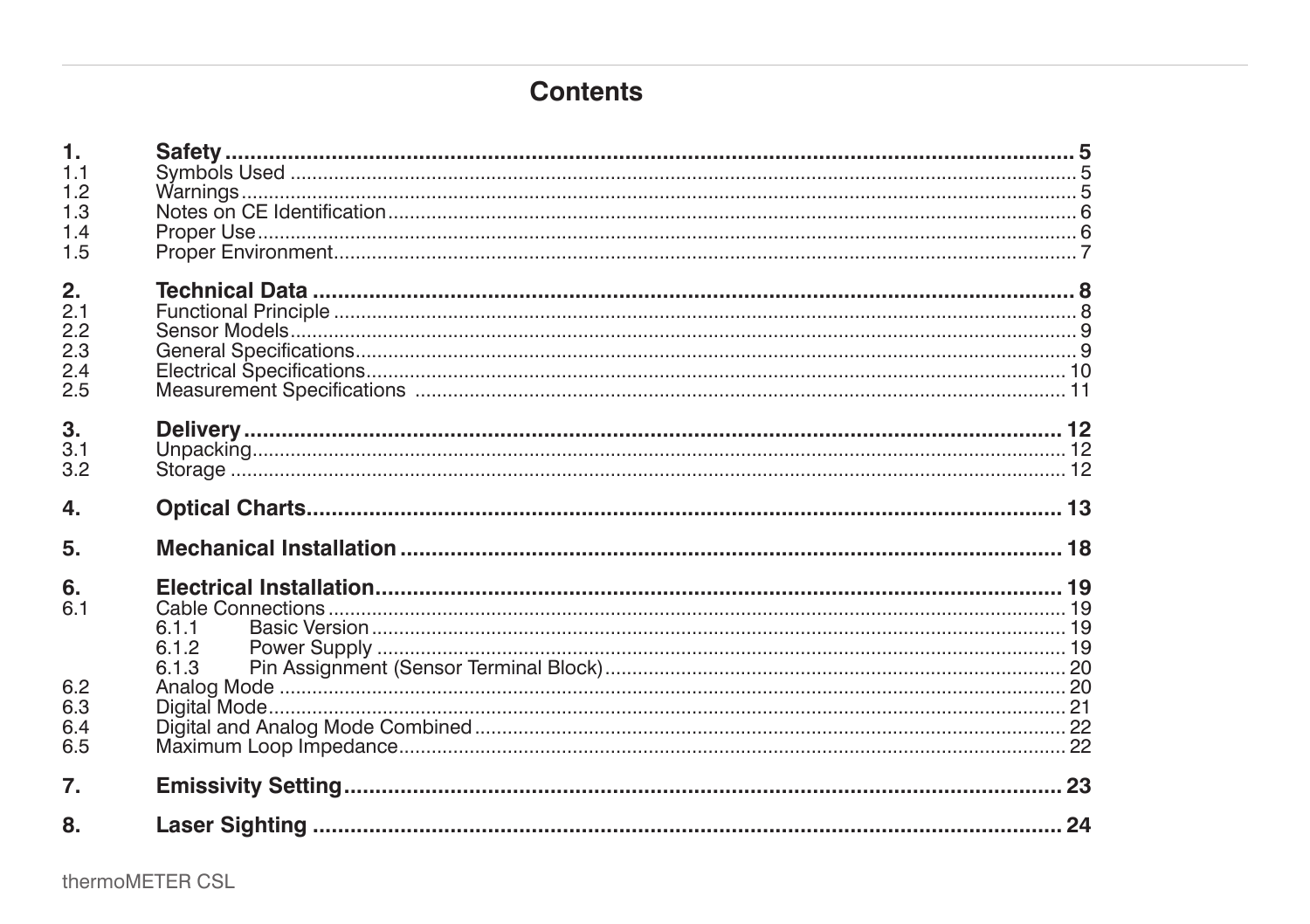| 9.              |        |  |
|-----------------|--------|--|
| 9.1             |        |  |
| 10.             |        |  |
| 10.1            |        |  |
| 10.2            |        |  |
| 10.3            |        |  |
| 10.4            |        |  |
|                 | 10.4.1 |  |
|                 | 10.4.2 |  |
| 10.5            |        |  |
| 11.             |        |  |
| 12.             |        |  |
| 12.1            |        |  |
| 12.2            |        |  |
| 12.3            |        |  |
| 13.             |        |  |
| 14.             |        |  |
| 15.             |        |  |
| <b>Appendix</b> |        |  |
| A <sub>1</sub>  |        |  |
| $A$ 1.1         |        |  |
| A 1.2           |        |  |
| A 1.3           |        |  |
| A <sub>2</sub>  |        |  |
| A <sub>3</sub>  |        |  |
| A <sub>4</sub>  |        |  |
| A <sub>5</sub>  |        |  |
|                 |        |  |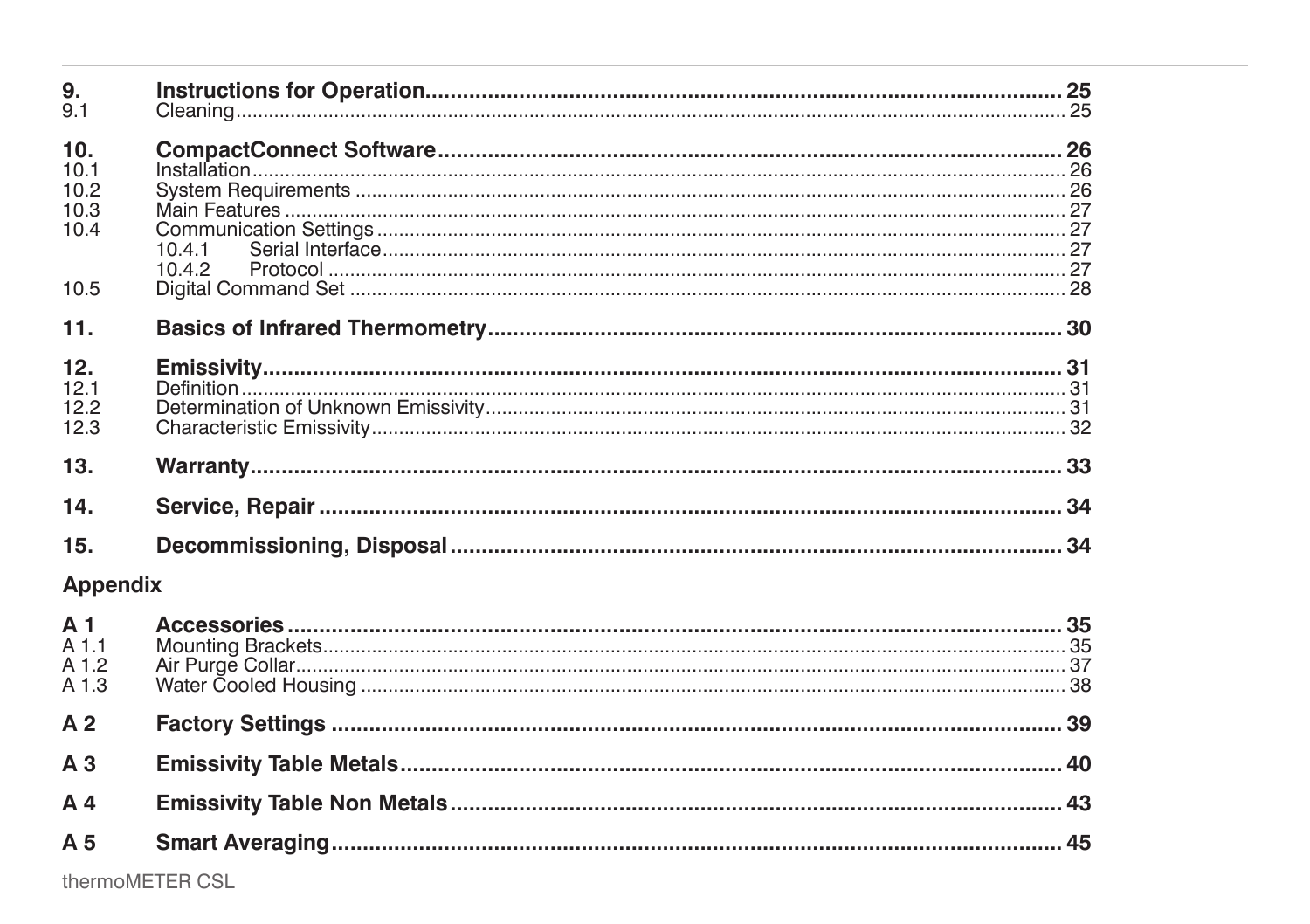## <span id="page-4-0"></span>**1. Safety**

The handling of the system assumes knowledge of the instruction manual.

## **1.1 Symbols Used**

The following symbols are used in the instruction manual:

| $\blacktriangle$ CAUTION | Indicates a hazardous situation which, if not avoided, may result in minor or moder-<br>ate injuries. |
|--------------------------|-------------------------------------------------------------------------------------------------------|
| <b>NOTICE</b>            | Indicates a situation which, if not avoided, may lead to property damage                              |
| $\rightarrow$            | Indicates a user action.                                                                              |
|                          | Indicates a user tip.                                                                                 |
| Measure                  | Indicates a hardware or a button/menu in the software                                                 |

## **1.2 Warnings**



Connect the power supply and the controller in accordance with the safety regulations for electrical equipment.

- > Danger of injury
- > Damage to or destruction of the sensor

# **NOTICE**

- Avoid shock and vibration to the sensor.
- > Damage to or destruction of the sensor

The power supply must not exceed the specified limits.

> Damage to or destruction of the sensor

Protect the sensor cable against damage.

> Destruction of the sensor, Failure of the measuring device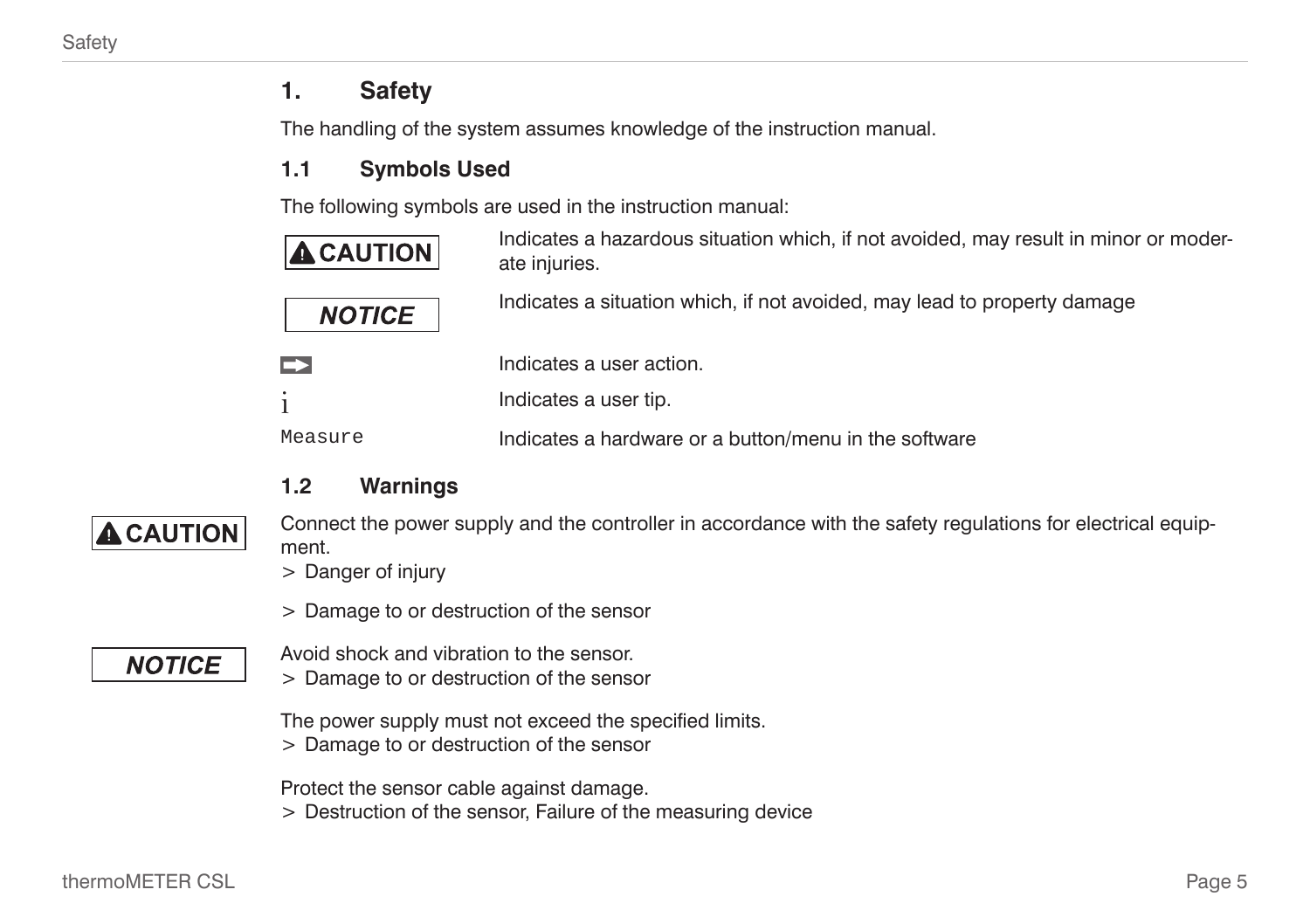<span id="page-5-0"></span>No solvent-based cleaning agents may have an effect on the sensor (neither for the optics nor the housing) > Damage to or destruction of the sensor

#### **1.3 Notes on CE Identification**

The following applies to the thermoMETER CSL:

- EU directive 2004/108/EC
- EU directive 2011/65/EU, "RoHS" category 9

Products which carry the CE mark satisfy the requirements of the quoted EU directives and the European standards (EN) listed therein. The EC declaration of conformity is kept available according to EC regulation, article 10 by the authorities responsible at

MICRO-EPSILON MESSTECHNIK GmbH & Co. KG Königbacher Straße 15 94496 Ortenburg / Germany

The system is designed for use in industry and laboratory and satisfies the requirements.

#### **1.4 Proper Use**

- The thermoMETER CSL is designed for use in industrial and laboratory areas. It is used for non-contact temperature measurement.
- The system may only be operated within the limits specified in the technical dat[a, see Chap. 2.](#page-7-1).
- Use the system in such a way that in case of malfunctions or failure personnel or machinery are not endangered.
- Take additional precautions for safety and damage prevention for safety-related applications.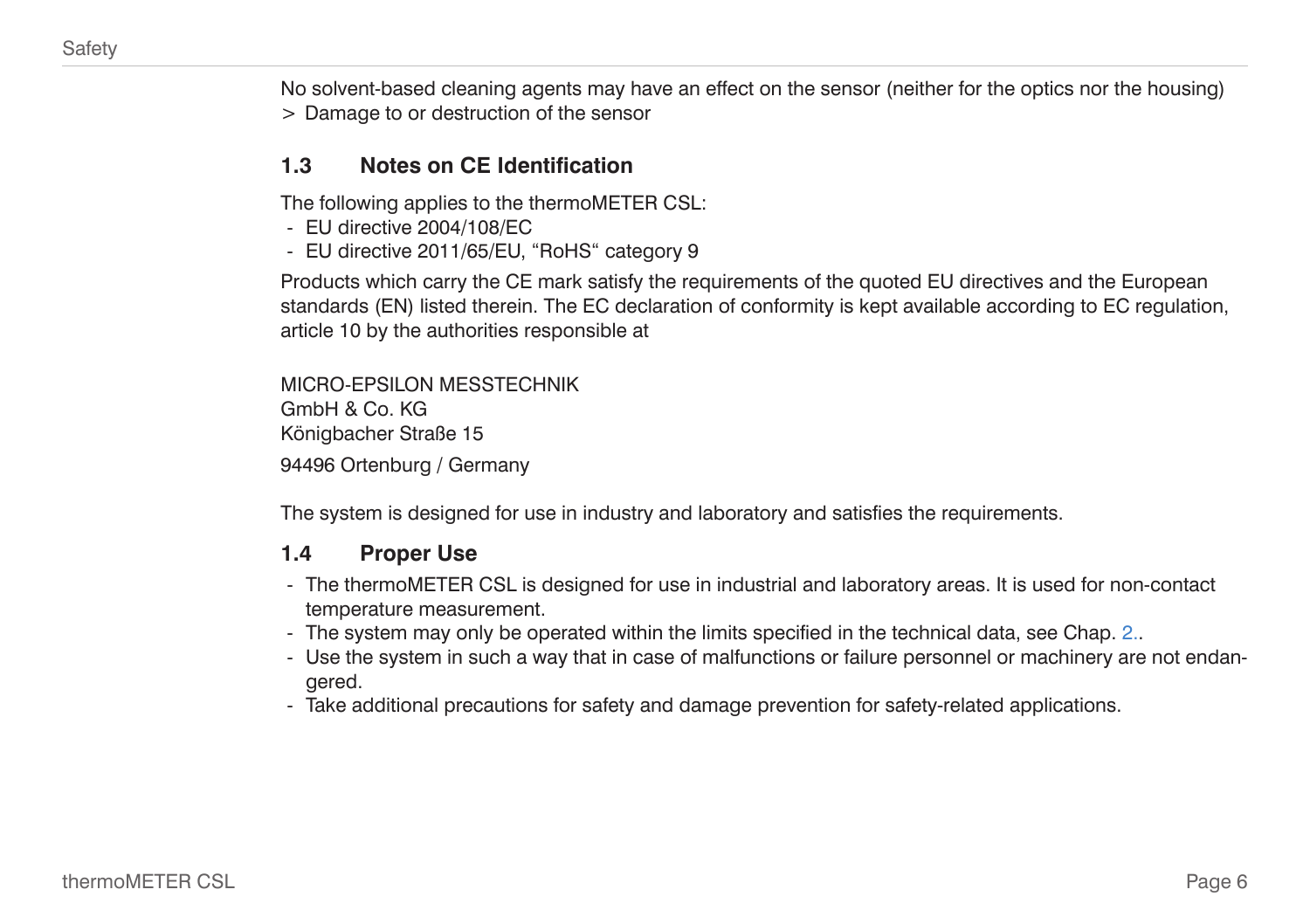<span id="page-6-0"></span>**HINWEIS** 

### **1.5 Proper Environment**

- Protection class: IP 65<br>- Operating temperature: -20...
- $-20$  ... 85 °C (-4 ... +185 °F)

Avoid abrupt changes of the operating temperature.

- > Inaccurate measuring values
- Storage temperature:  $-40$  ... 85 °C (-40 ... +185 °F)
- Humidity: 10 ... 95 %, non-condensing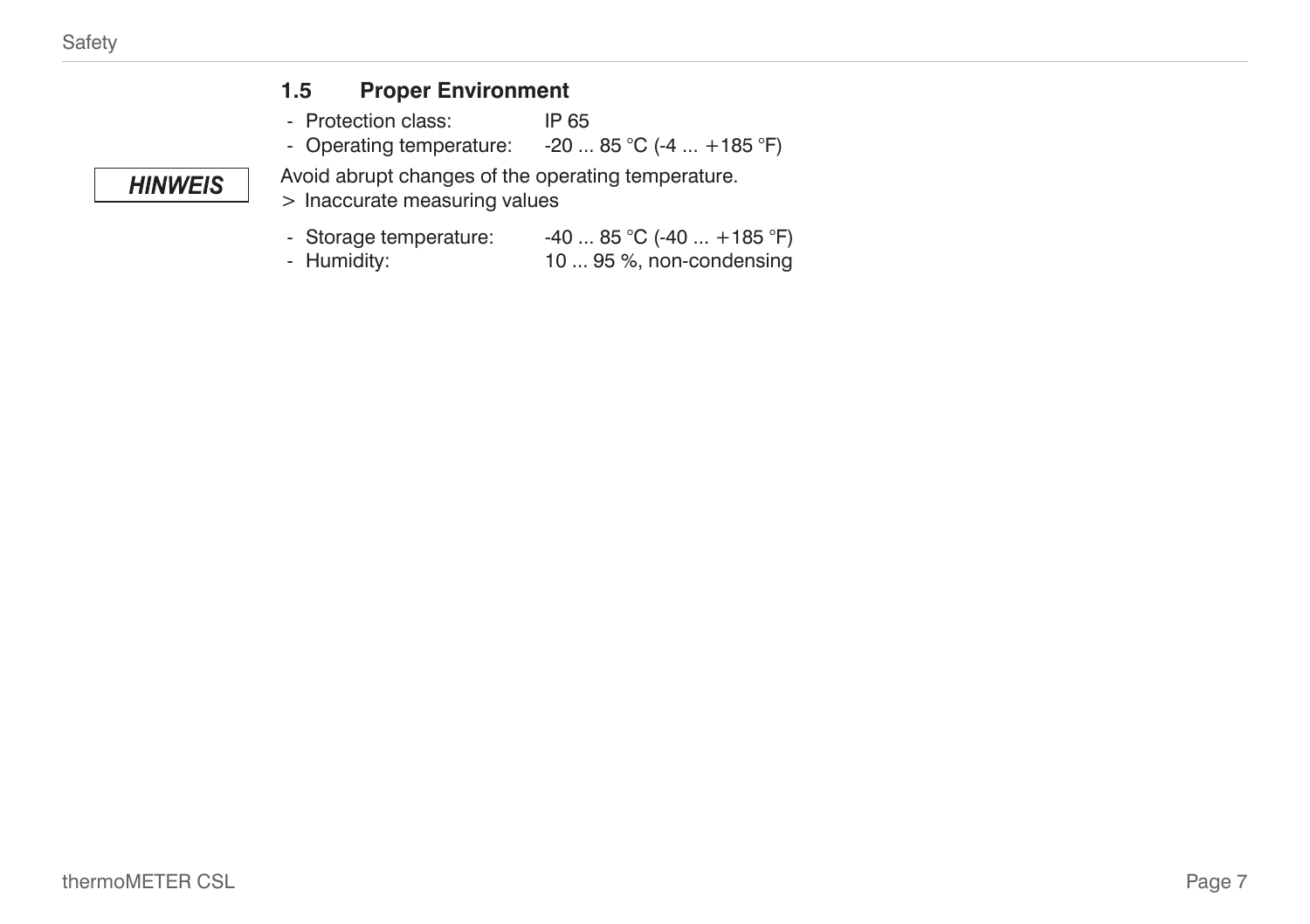**NOTICE** 

## <span id="page-7-1"></span><span id="page-7-0"></span>**2. Technical Data**

### **2.1 Functional Principle**

The sensors of the thermoMETER CSL series are non-contact measuring infrared temperature sensors. They calculate the surface temperature based on the emitted infrared energy of objects[, see Chap. 11.](#page-29-1) An integrated double laser aiming marks the real measurement spot location and spot size at any distance on the object surface.

The sensor housing of the thermoMETER CSL is made from stainless steel (protection class IP 65).

The thermoMETER CSL sensor is a sensitive optical system. Please only use the thread for mechanical<br>Installation installation.

Avoid mechanical violence on the sensor.

> Destruction of the system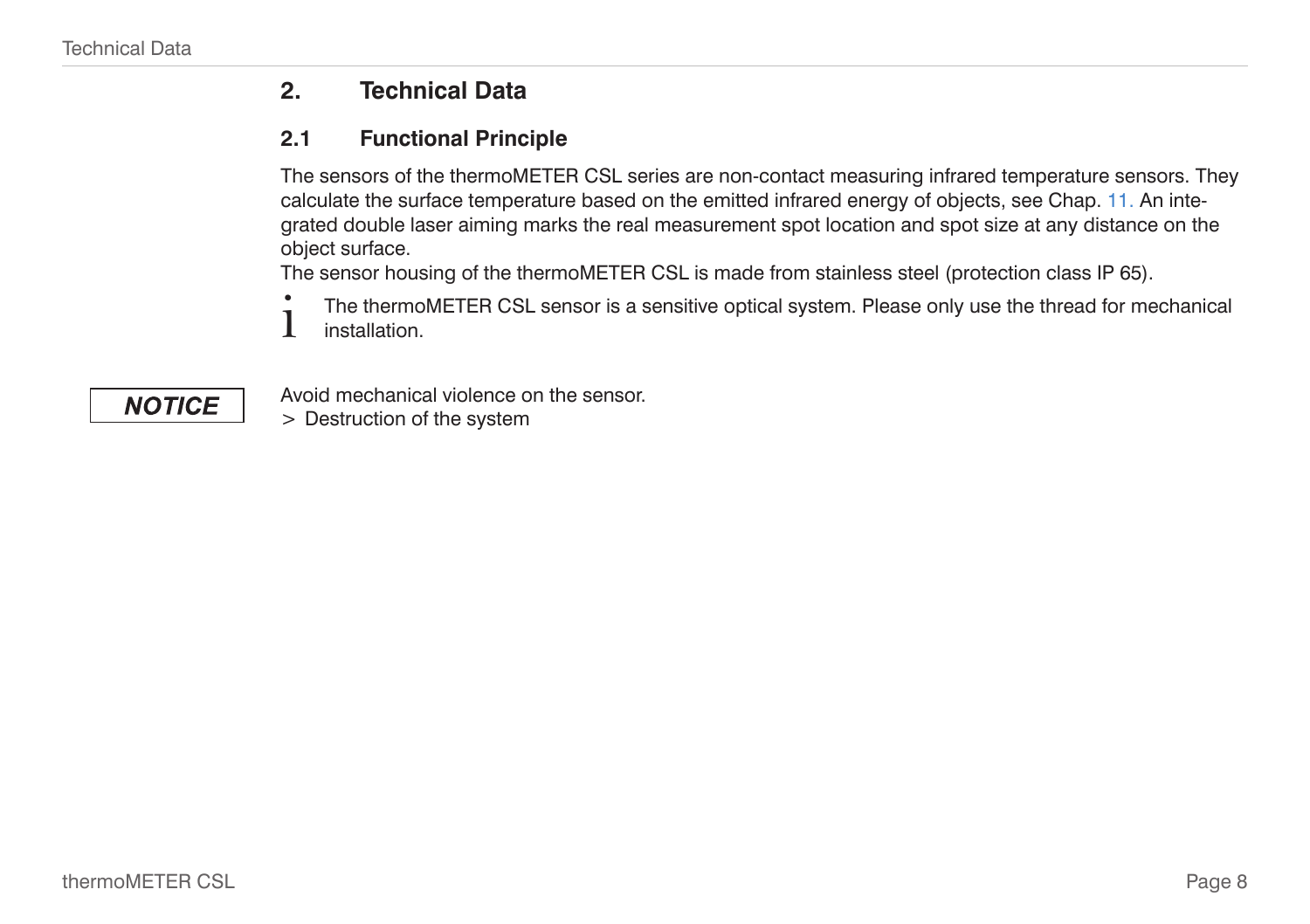### <span id="page-8-0"></span>**2.2 Sensor Models**

The sensors of the thermoMETER CSLaser series are available in the following basic versions:

| Model   | Modal codes | <b>Measuring range</b> | Spectral response | Typical applications        |
|---------|-------------|------------------------|-------------------|-----------------------------|
| ' CSL   | SF          | -50 to 975 °C          | 8 - 14 <i>u</i> m | Non-metallic surfaces       |
| CSL M-2 | M-2H        | 385 to 1600 °C         | 1.6 $\mu$ m       | Metals and ceramic surfaces |

In the following chapters of this manual you will find only the short modal codes.

### **2.3 General Specifications**

| Protection class                   | IP 65                                 |  |  |
|------------------------------------|---------------------------------------|--|--|
| Operating temperature <sup>1</sup> | $-2085$ °C ( $-4+185$ °F)             |  |  |
| Storage temperature                | $-40$ 85 °C (-40  +185 °F)            |  |  |
| Relative humidity                  | 10  95 %, non-condensing              |  |  |
| Material                           | Stainless steel                       |  |  |
| <b>Dimensions</b>                  | 100 mm x 50 mm, M48x1.5               |  |  |
| Weight                             | 600q                                  |  |  |
| Cable diameter                     | $5 \text{ mm}$                        |  |  |
| Vibration                          | IEC 68-2-6: 3 g 11 - 200 Hz, any axis |  |  |
| Shock                              | IEC 68-2-27: 50 g, 11 ms, any axis    |  |  |

1) Laser will turn off automatically at ambient temperatures  $>$  50 °C.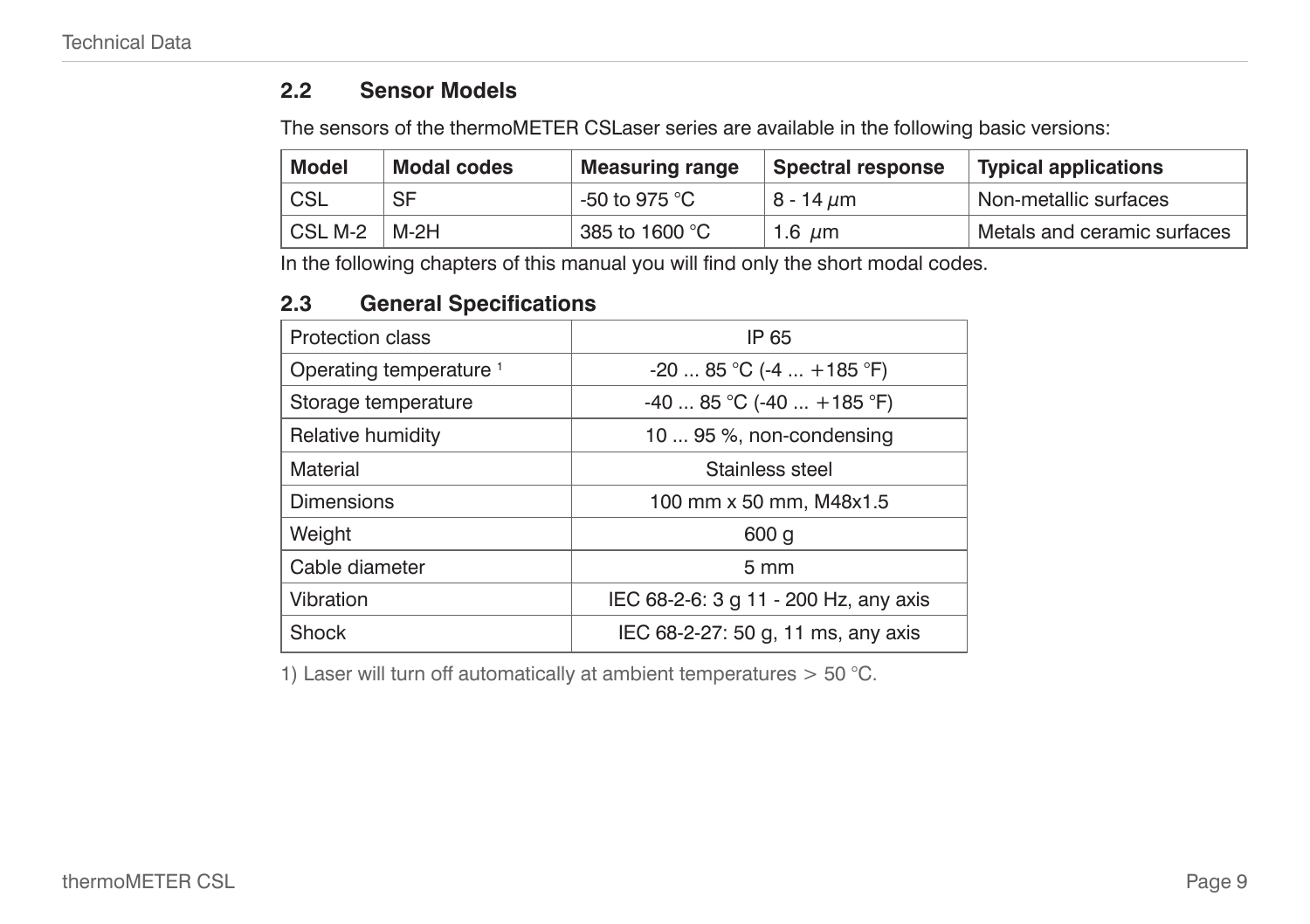# <span id="page-9-0"></span>**2.4 Electrical Specifications**

| Power supply                                                                                | 5 - 28 VDC                                                                                              |  |
|---------------------------------------------------------------------------------------------|---------------------------------------------------------------------------------------------------------|--|
| Current draw (laser)                                                                        | 45 mA @ 5 V                                                                                             |  |
|                                                                                             | 20 mA @ 12 V                                                                                            |  |
|                                                                                             | 12 mA @ 24 V                                                                                            |  |
| Aiming laser                                                                                | 635 nm, 1 mW, On/Off via external switch (needs to be installed by user before<br>start-up) or software |  |
| Output/analog                                                                               | 4 - 20 mA current loop                                                                                  |  |
| Programmable open collector output at RxD pin<br>Alarm output<br>$(0 - 30 V / 500 mA)$      |                                                                                                         |  |
| Max. loop resistance 1000 $\Omega$<br>Output impedance<br>(in dependence on supply voltage) |                                                                                                         |  |
| Output/digital                                                                              | uni-/ bidirectional, 9.6 kBaud, 0/3 V digital level<br>USB optional                                     |  |
|                                                                                             |                                                                                                         |  |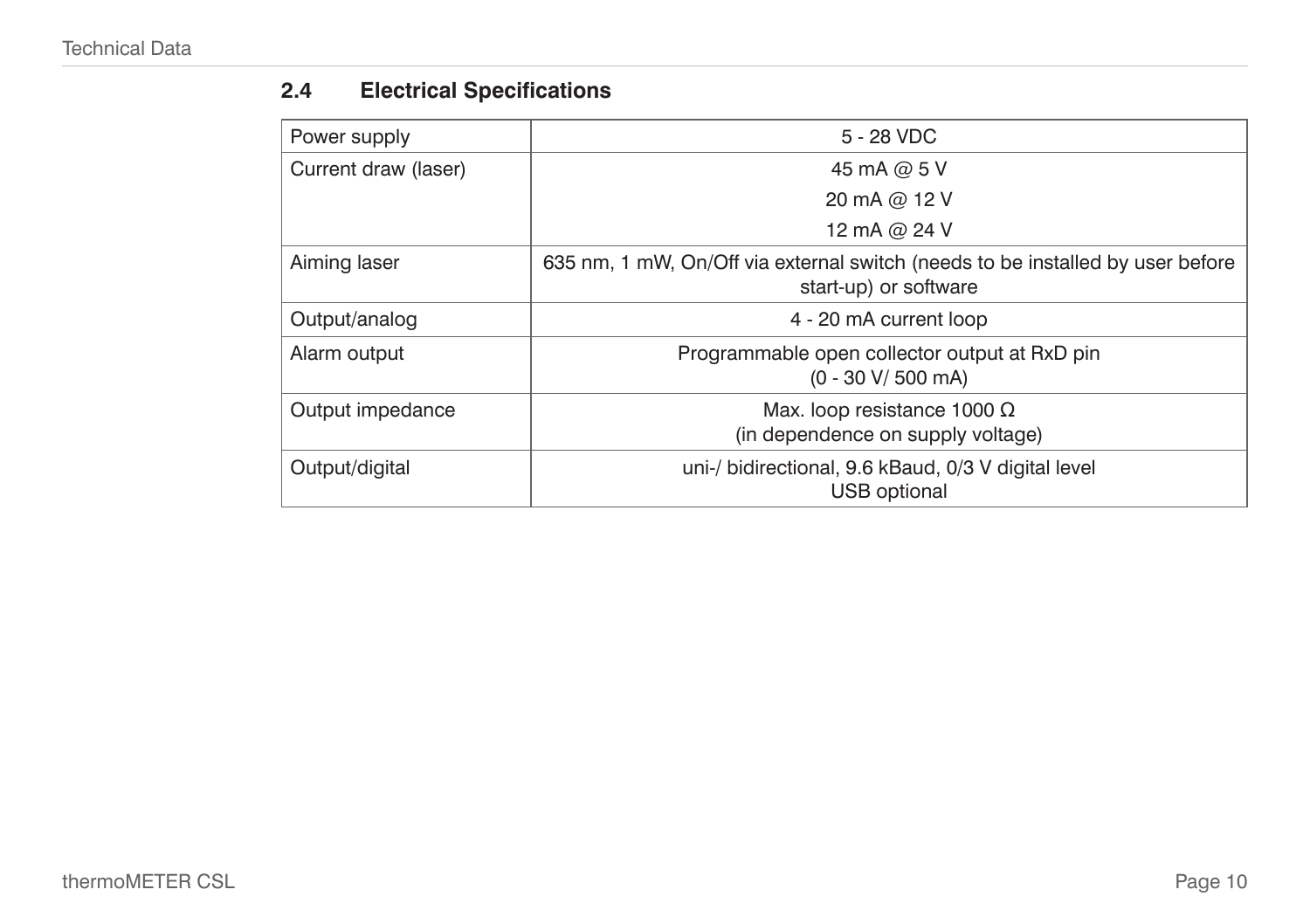### <span id="page-10-0"></span>**2.5 Measurement Specifications**

| <b>Model</b>                 | SF                                                                                                                  | M-2H                                        |  |
|------------------------------|---------------------------------------------------------------------------------------------------------------------|---------------------------------------------|--|
| Temperature range (scalable) | $-50$ 975 °C ( $-58$ °F  1787 °F)                                                                                   | 385  1600 °C (725  2912 °F)                 |  |
| Spectral range               | $814 \,\mu m$                                                                                                       | 1.6 $\mu$ m                                 |  |
| Optical resolution           | 50:1                                                                                                                | 300:1                                       |  |
| System accuracy <sup>1</sup> | $\pm$ 1 °C or $\pm$ 1 % <sup>2</sup>                                                                                | $\pm$ (0.3 % of reading +2 °C) <sup>3</sup> |  |
| Repeatability <sup>1</sup>   | $\pm$ 0.5 °C or $\pm$ 0.5 % <sup>2</sup>                                                                            | $\pm$ (0.1 % of reading +1 °C) <sup>3</sup> |  |
| Temperature resolution       | 0.1 $^{\circ}$ C $^{\circ}$                                                                                         | 0.1 °C                                      |  |
| Response time (90 % signal)  | $150 \text{ ms}$                                                                                                    | 10 <sub>ms</sub>                            |  |
| Warm-up time                 | $10 \text{ min}$                                                                                                    | ٠                                           |  |
| Emissivity/ gain             | 0.100  1.100 (adjustable via switches on sensor or via software)                                                    |                                             |  |
| IR window correction         | 0.1001.000 (adjustable via software)                                                                                |                                             |  |
| Signal processing            | Average, peak hold, valley hold, extended hold functions with threshold<br>and hysteresis (adjustable via software) |                                             |  |

1) At operating temperature 23  $\pm$  5 °C; whichever is greater.

2) At object temperatures  $> 0$  °C;  $\epsilon = 1$ 

3)  $\varepsilon = 1/$  Response time 1 s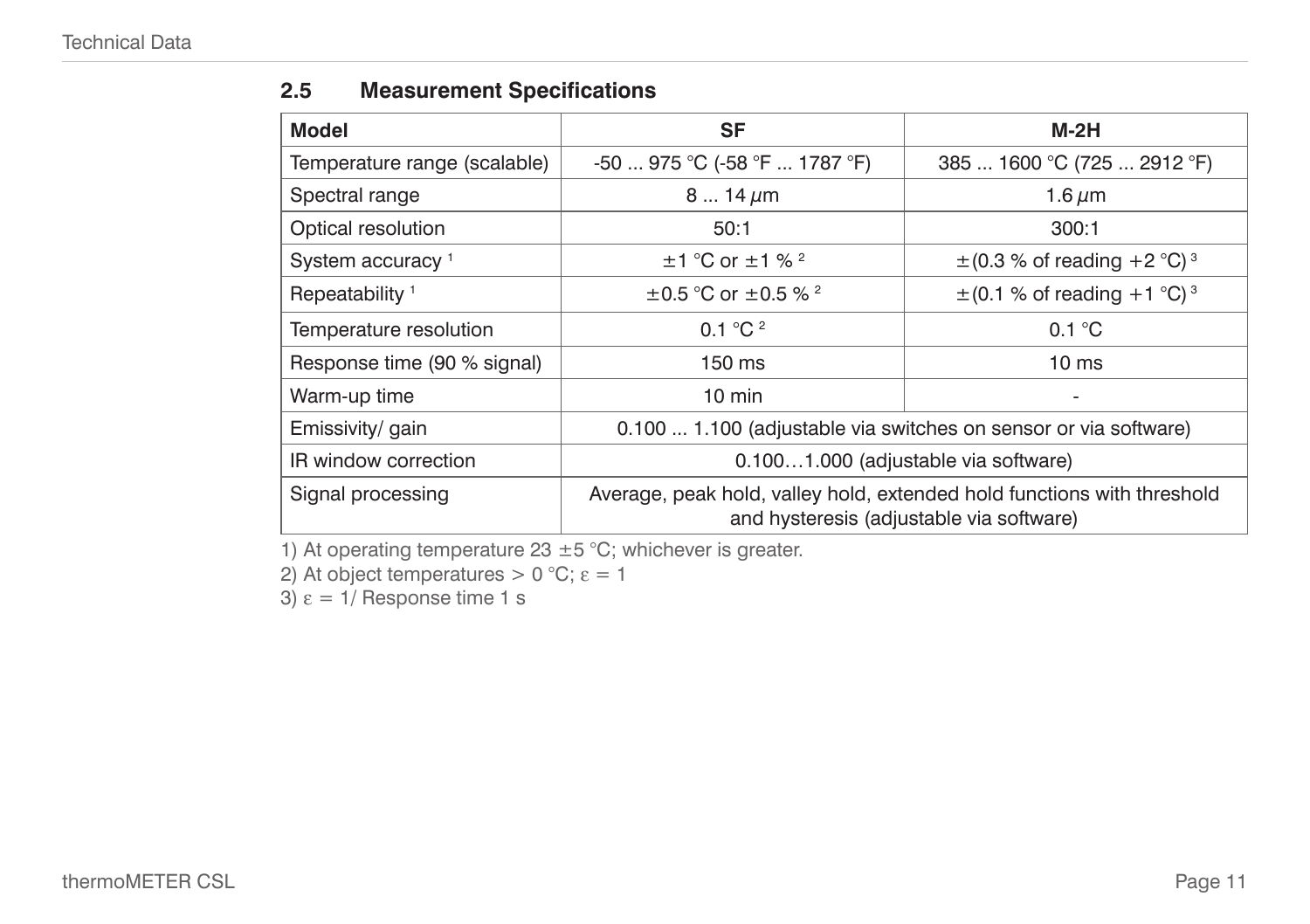## <span id="page-11-0"></span>**3. Delivery**

### **3.1 Unpacking**

1 thermoMETER CSL sensor

1 Mounting nut and mounting bracket (fixed)

1 Instruction Manual

Check the delivery for completeness and shipping damage immediately after unpacking. In case of damage or missing parts, please contact the manufacturer or supplier. You will find optional accessories in appendi[x, see Chap. A 1.](#page-34-1)

### **3.2 Storage**

- Storage temperature:  $-40$  ... 85 °C (-40 ... +185 °F) - Humidity: 10 ... 95 % (non-condensing)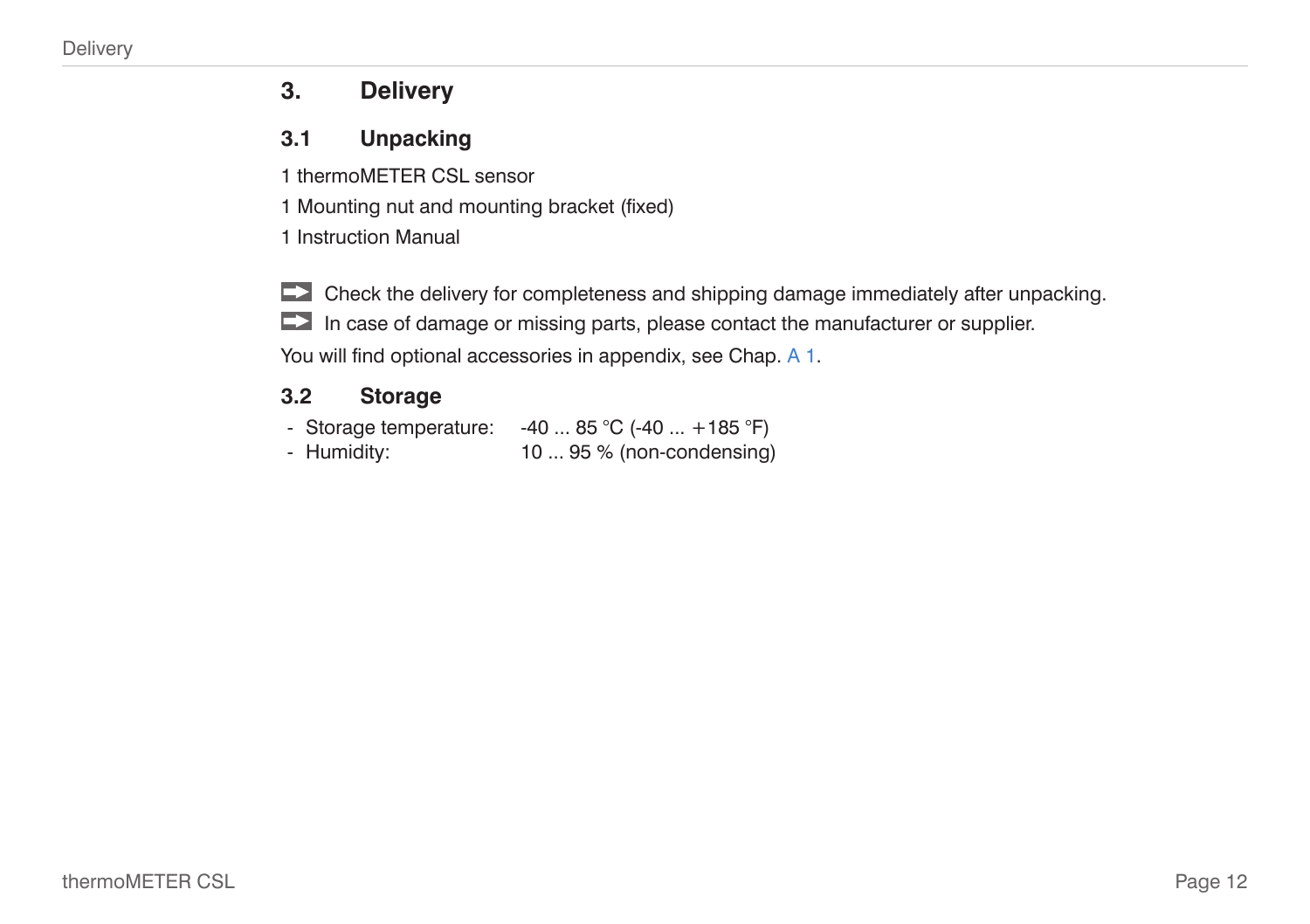## <span id="page-12-1"></span><span id="page-12-0"></span>**4. Optical Charts**

The following optical charts show the diameter of the measuring spot in dependence on the distance between measuring object and sensor. The spot size refers to 90 % of the radiation energy. The distance is always measured from the front edge of the sensor.

- 
- The size of the measuring object and the optical resolution of the infrared thermometer determine the maximum distance between sensor and measuring object. In order to prevent measuring errors the side of the field of view object should fill out the field of view of the optics completely. Consequently, the spot should at all times have at least the same size as the object or should be smaller than that.
- $D =$  Distance from the front of the sensor to the object
- $S =$ Spot size

The D:S ratio is valid for the focus point.

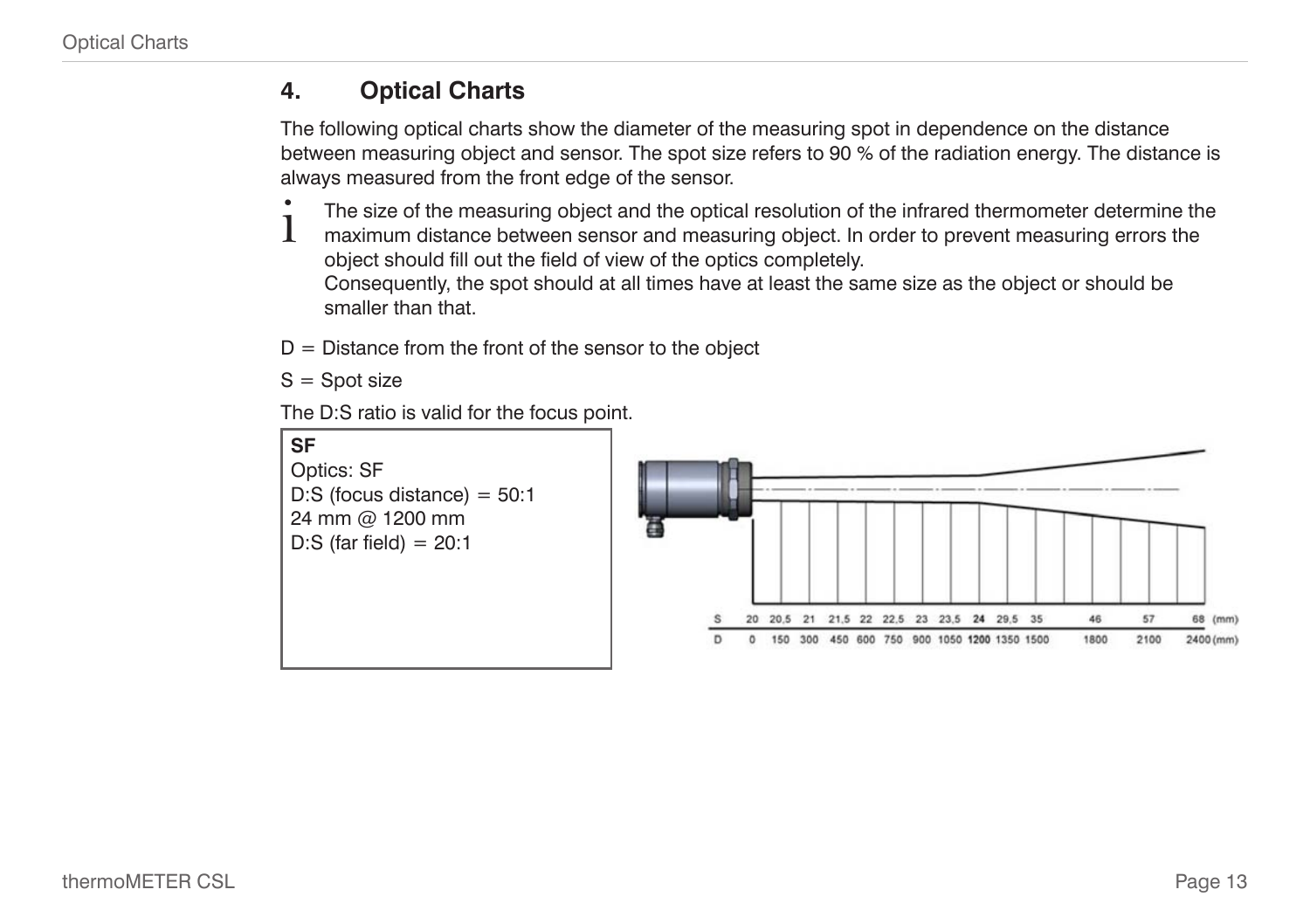



Page 14

 $103$ (mm)

800(mm)

194

700

88

700

 $225$ (mm)

 $800$ (mm)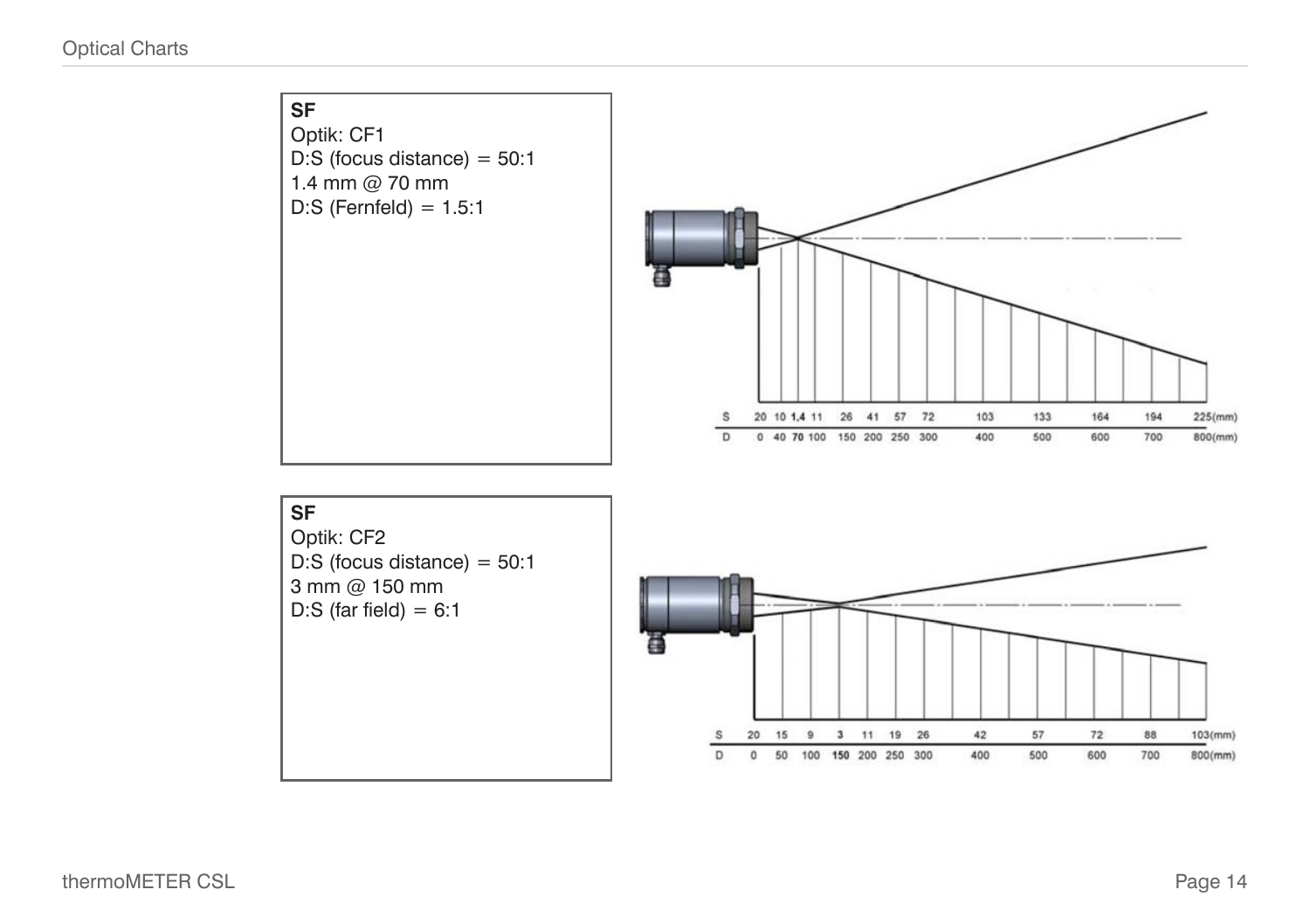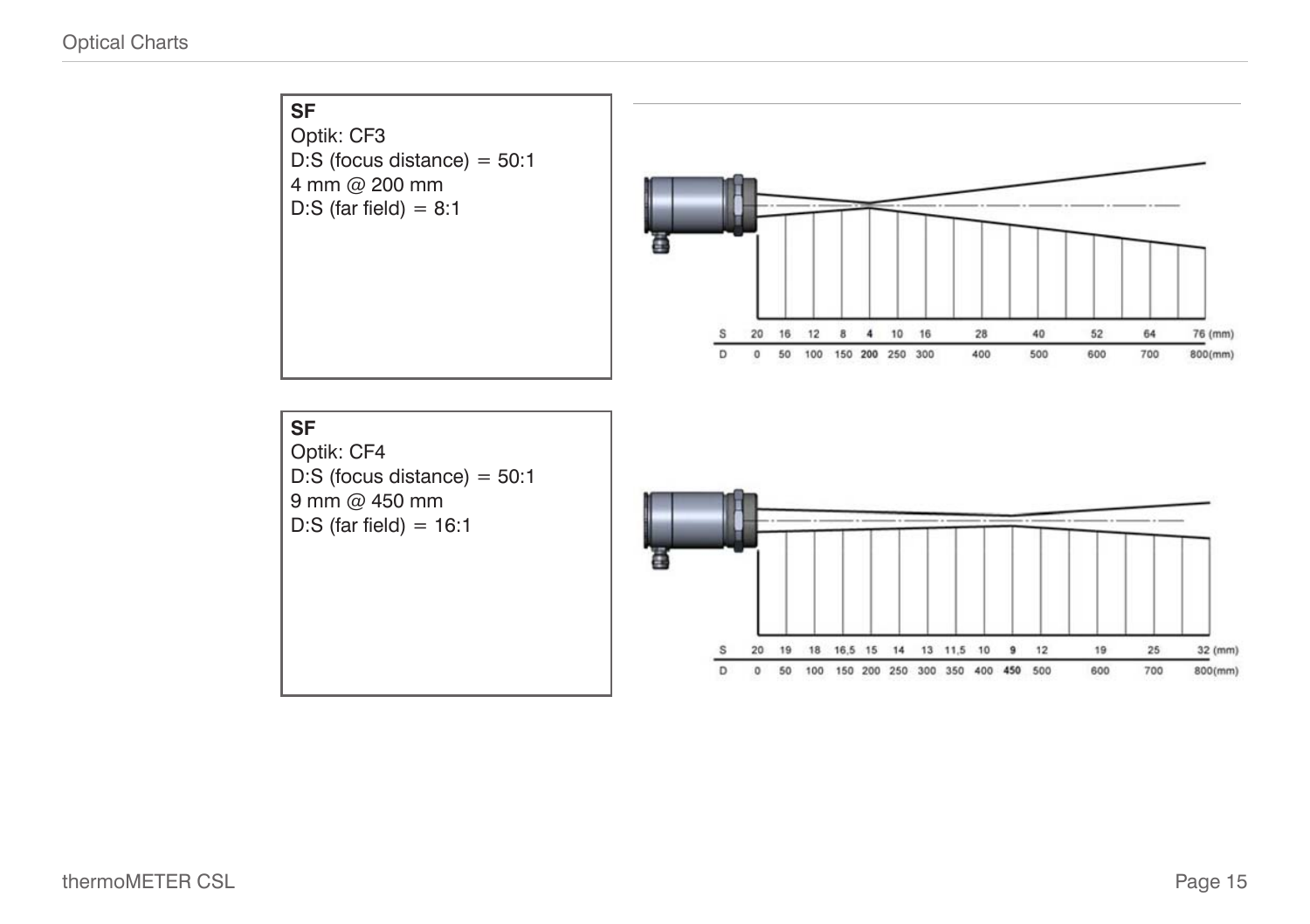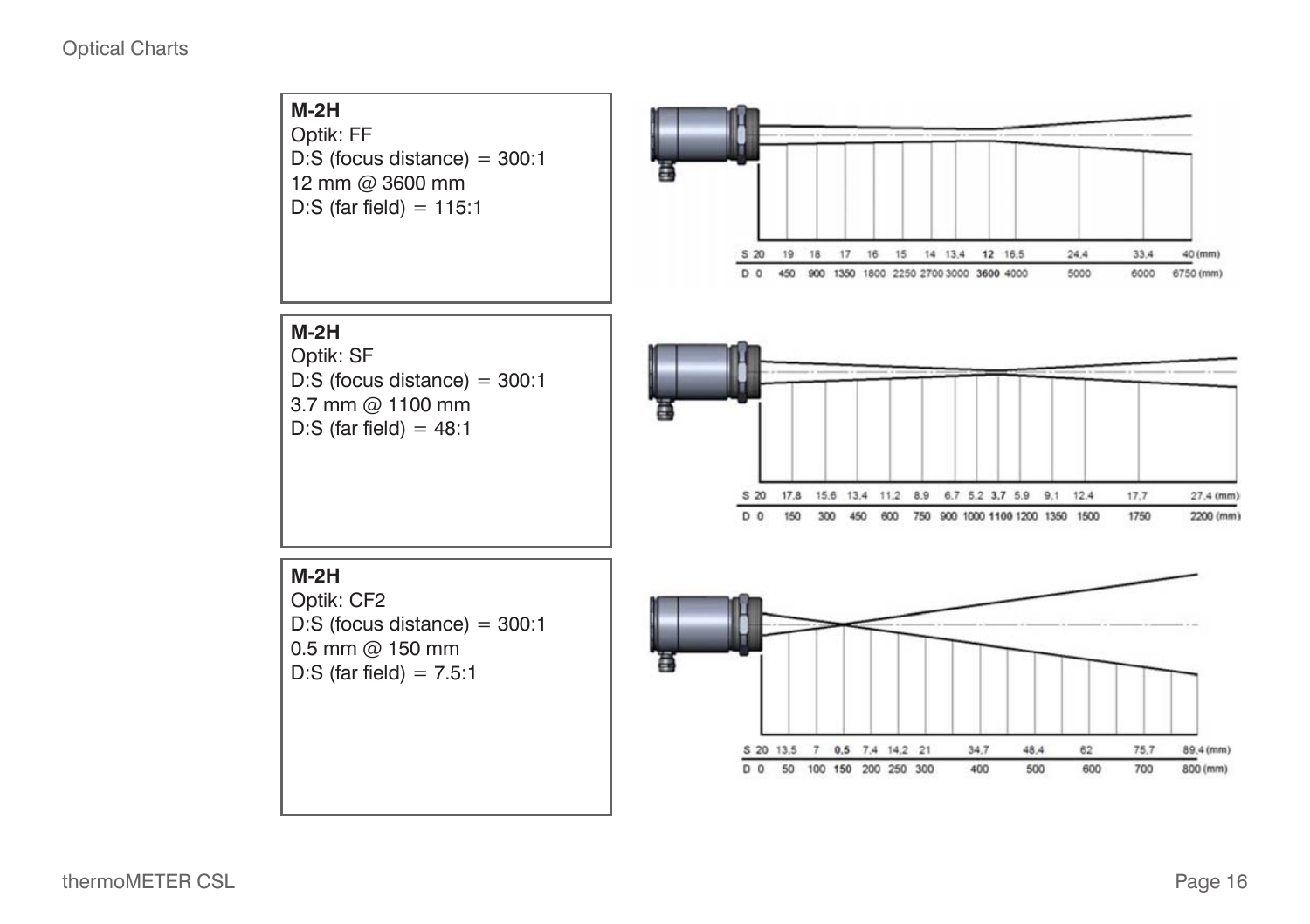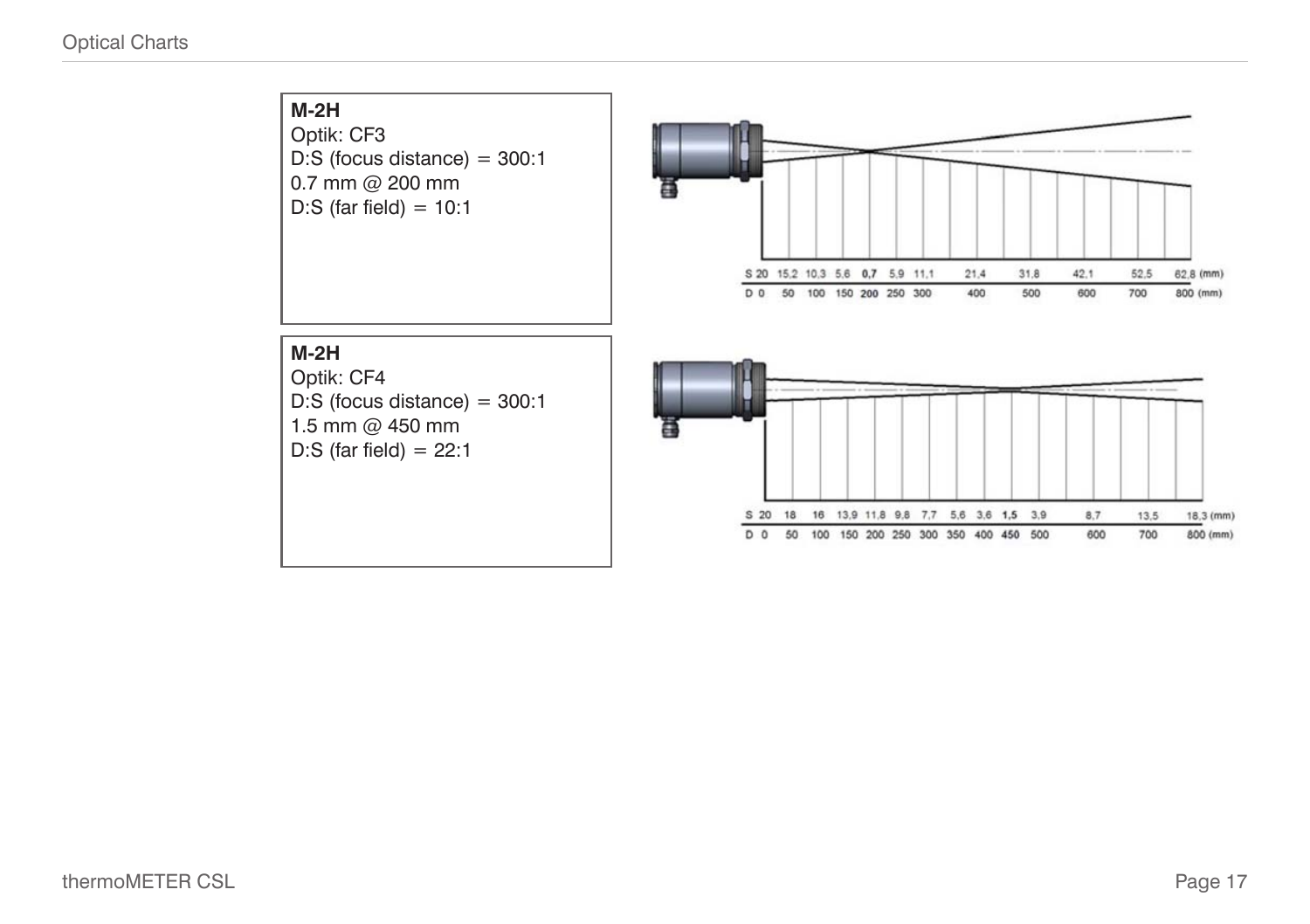## <span id="page-17-0"></span>**5. Mechanical Installation**

The thermoMETER CSLaser is equipped with a metric M48x1.5 thread and can be installed either directly via the sensor thread or with help of the supplied mounting nut (standard) and fixed mounting bracket (standard) to a mounting device available.



*Fig. 1 thermoMETER CSL sensor, dimensions in mm, not to scale*

**NOTICE** 

 $\cdot$  Make sure to keep the optical path clear of any obstacles.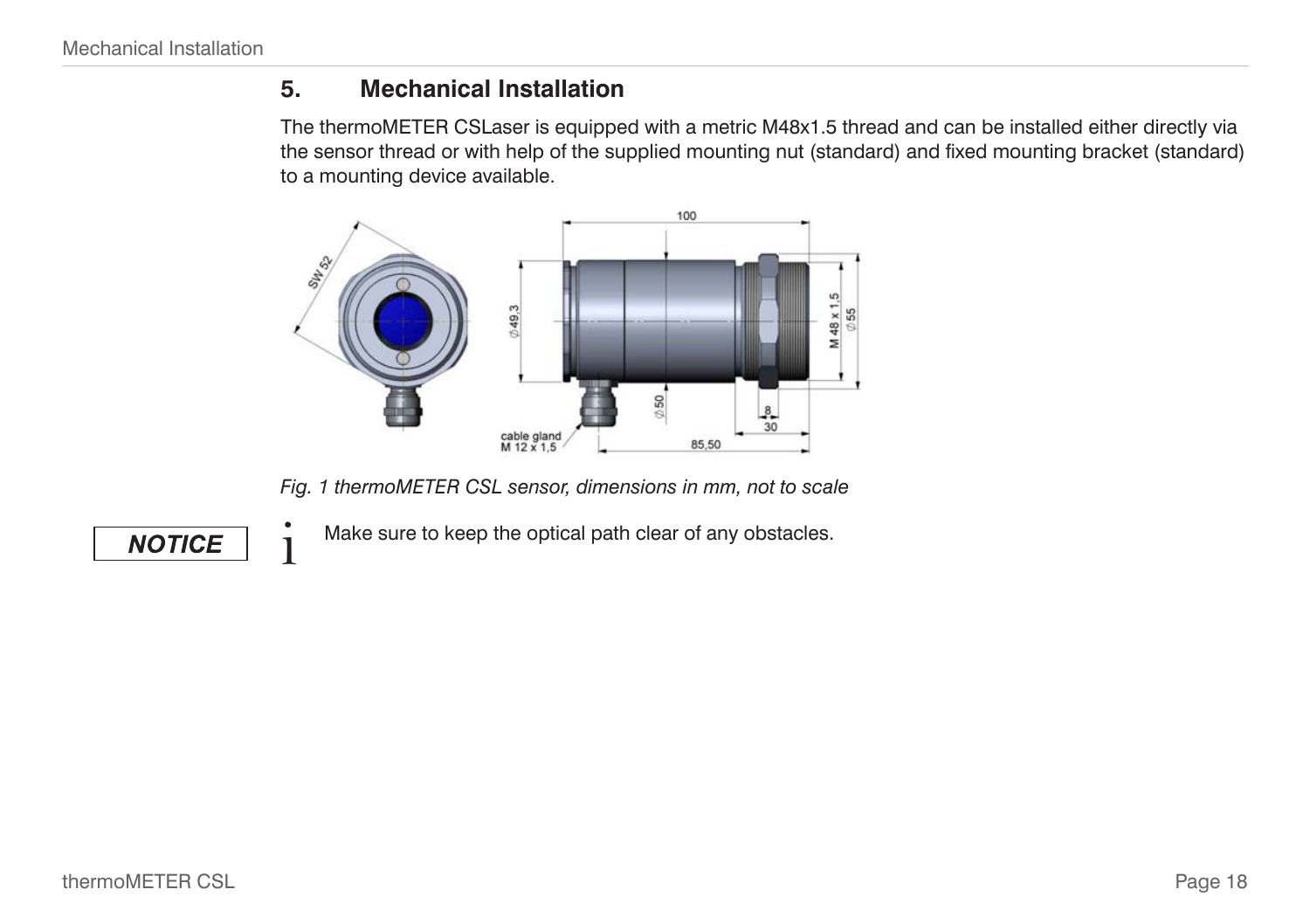## <span id="page-18-0"></span>**6. Electrical Installation**

### <span id="page-18-1"></span>**6.1 Cable Connections**

#### **6.1.1 Basic Version**

The basic version is supplied without connection cable.

To connect the thermoMETER CSLaser please open at first the sensor backplane (4 screws).

Use a 4-wire shielded cable which you have to conduct through the cable gland.



*Fig. 2 View on sensor back side*

**i** During assembling please make sure the shield gets a safe electrical contact to the sensor housing.

For an easier connection the terminal block can be removed from the PCB by pulling off.

#### **6.1.2 Power Supply**

Use a power supply unit with an output voltage of 5 - 28 VDC, which can supply 100 mA.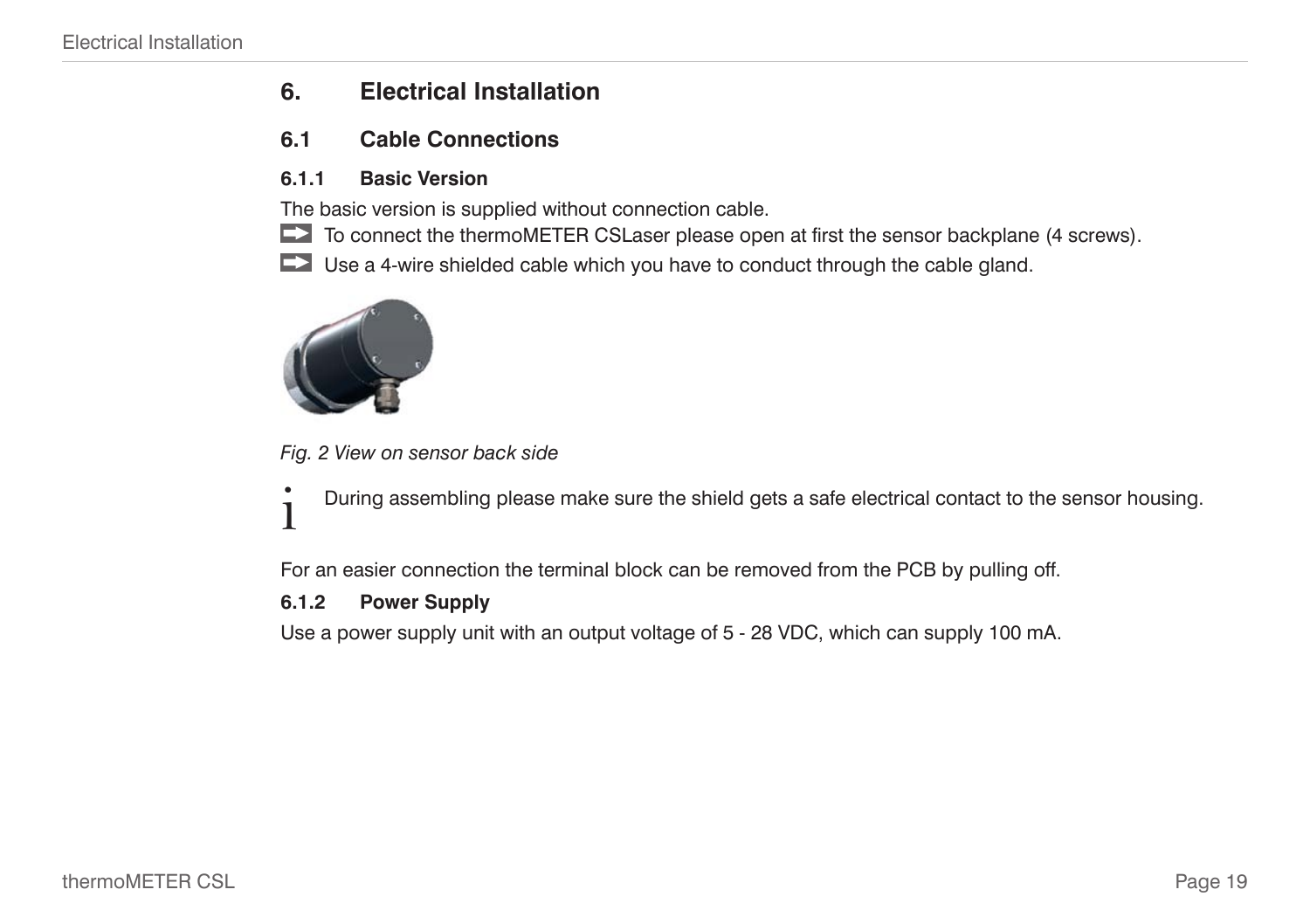| <b>RXD</b>                                                                                                                                                                                                                                | Receive data (digital)   |  |  |  |
|-------------------------------------------------------------------------------------------------------------------------------------------------------------------------------------------------------------------------------------------|--------------------------|--|--|--|
| <b>TXD</b>                                                                                                                                                                                                                                | Transmit data (digital)  |  |  |  |
| $LOOP +$                                                                                                                                                                                                                                  | Current loop $(+)$       |  |  |  |
| LOOP -                                                                                                                                                                                                                                    | Current loop (-)         |  |  |  |
| LASER -                                                                                                                                                                                                                                   | Power supply laser (-)   |  |  |  |
| $LASER +$                                                                                                                                                                                                                                 | Power supply laser $(+)$ |  |  |  |
| $\Gamma$ and $\Omega$ and $\Gamma$ are the set of the set of the transformal to the set of the set of the set of the set of the set of the set of the set of the set of the set of the set of the set of the set of the set of the set of |                          |  |  |  |

#### <span id="page-19-0"></span>**6.1.3 Pin Assignment (Sensor Terminal Block)**



*Fig. 3 Sensor back side with terminal block*

Above the terminal block you will find two rotary switches for Emissivity Adjustmen[t, see Chap. 7..](#page-22-1)

### **6.2 Analog Mode**



*Fig. 4 Analog Mode*

If the thermoMETER CSLaser is used as analog device the sensor provides beside the 4 - 20 mA signal in addition an alarm output (open-collector) on the RxD pin. To activate the alarm output and set the alarm threshold value the software (optional) is needed. The supply line for the sighting laser must be led via a switch or button, which has to be installed max. 2 m away from installation site of the sensor.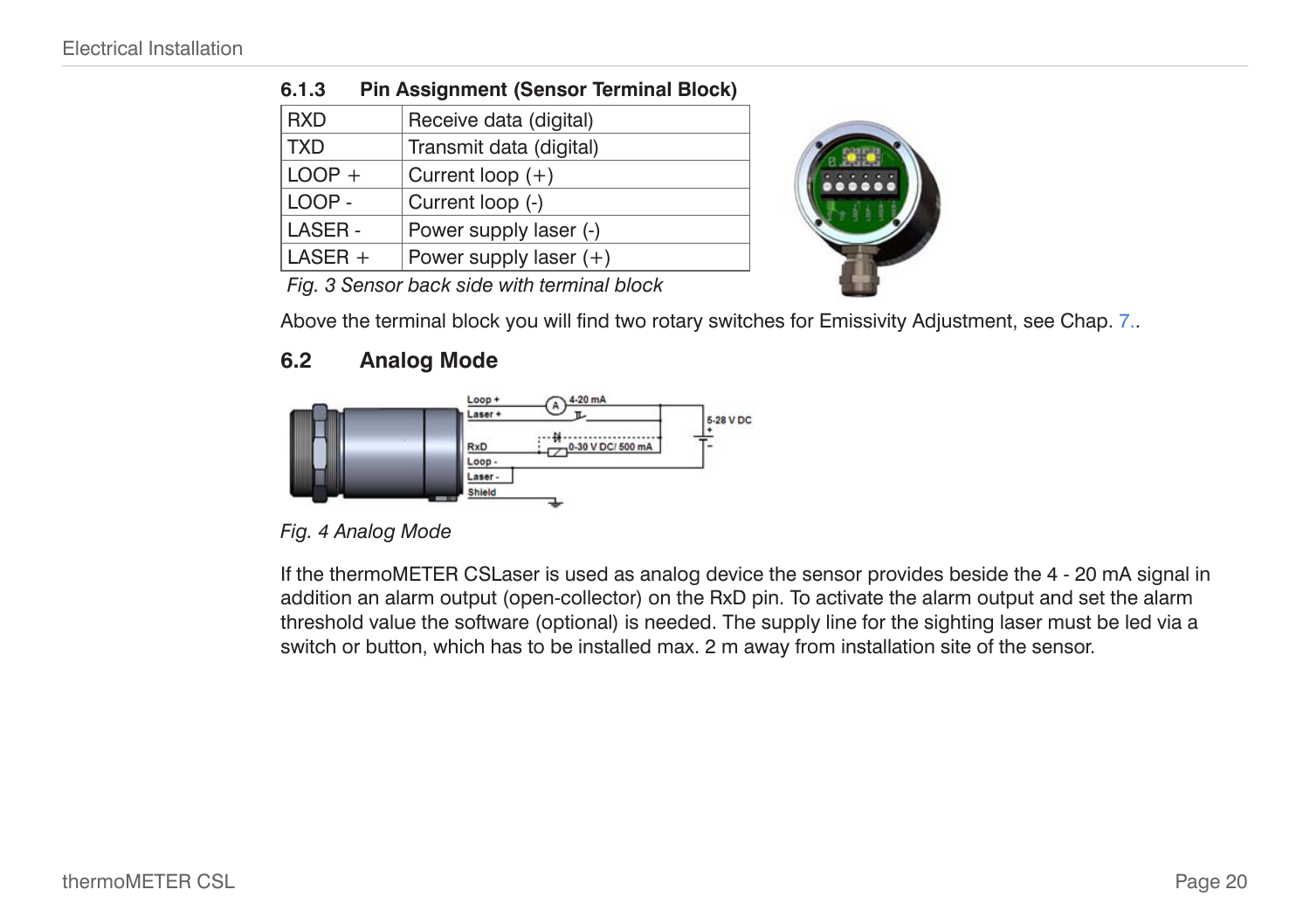### <span id="page-20-0"></span>**6.3 Digital Mode**



In the digital mode the sensor and the laser will be powered via the 5 V from USB interface. The activation/ deactivation of the laser has to be made via the software.

For a digital communication the optional USB programming kit is required.

- Please connect each wire of the USB adapter cable with the same colored wire of the sensor cable by using the terminal block.
- $\Box$  Press with a screw driver as shown in the picture to loose a contact.



*Fig. 5 Cable connection via terminal block*

Alternatively the USB cable can also be connected directly on the senso[r, see Chap. 6.1](#page-18-1).

The sensor is offering two ways of digital communication:

- Bidirectional communication (sending and receiving data)
- Unidirectional communication (burst mode the sensor is sending data only)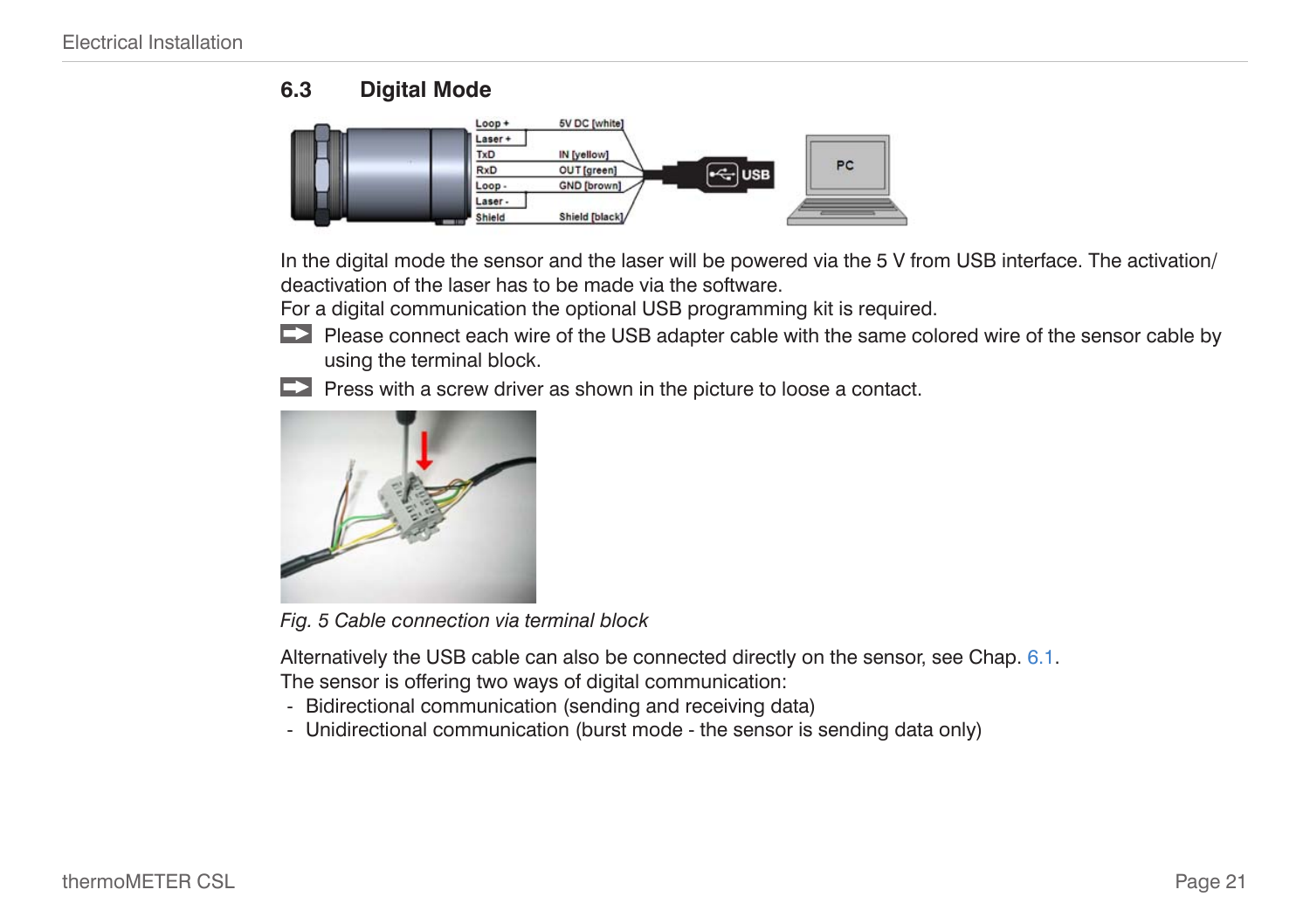## <span id="page-21-0"></span>**6.4 Digital and Analog Mode Combined**



*Fig. 6 Combination digital and analog mode*

The thermoMETER CSLaser are able to work in the digital mode and simultaneously as analog device (4 - 20 mA).

In this case the sensor will be powered by the USB interface (5 V).

### **6.5 Maximum Loop Impedance**

The maximum impedance of the current loop depends on the supply voltage level:



*Fig. 7 Graph maximum loop resistance*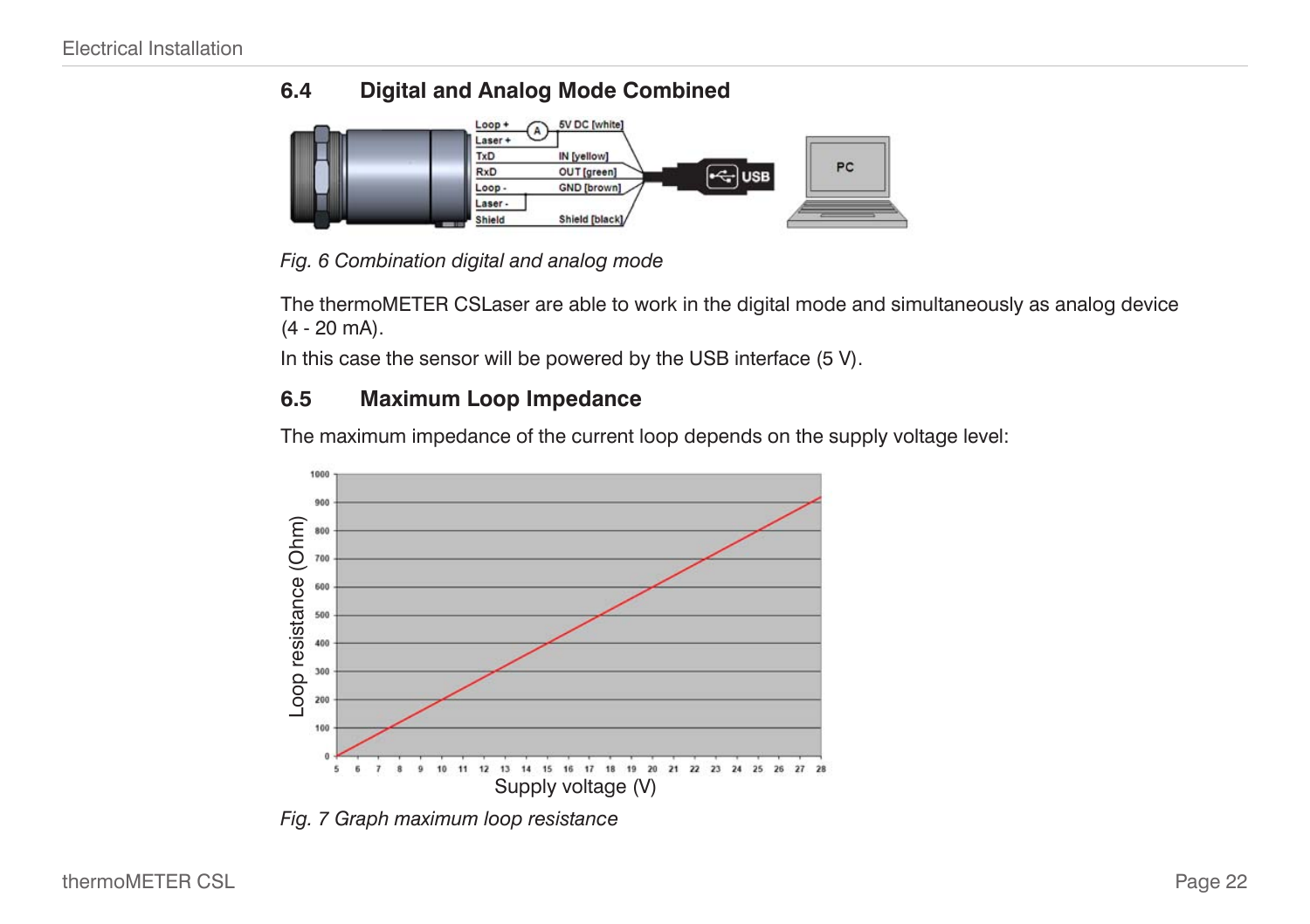## <span id="page-22-1"></span><span id="page-22-0"></span>**7. Emissivity Setting**

After opening of the sensor backplat[e, see Chap. 6.1,](#page-18-1) both of the emissivity switches are accessible.



*Fig. 8 Emissivity switches*

For an emissivity setting of 1.00 please turn both switches to 0. Values below 0.10 are not adjustable. For all other switch positions the following applies: 0, S1 S2.

Therefore the adjustment range is 0.10 ... 1.09.

 $S2 = 4$ 

Example:  $\epsilon = 0.84$  S1 = 8

|                                                                             |                 | General   mA output   Output   Alarm   Post Processing   Calibration |  |  |  |
|-----------------------------------------------------------------------------|-----------------|----------------------------------------------------------------------|--|--|--|
| General setup<br>Transmission:                                              | 1.000           |                                                                      |  |  |  |
| Avg. Time [s]:                                                              | 0.01            | <b>F</b> Smart averaging                                             |  |  |  |
| Emissivity:                                                                 | 0.952           |                                                                      |  |  |  |
| Ambient temp. source:                                                       | Internal (Head) |                                                                      |  |  |  |
| Ambient temperature [FC]:                                                   |                 |                                                                      |  |  |  |
| Emissivity switches:                                                        |                 |                                                                      |  |  |  |
| <b>V</b> Enable emissivity switches                                         |                 |                                                                      |  |  |  |
| Emissivity switches = 0,82<br>Emissivity = fixed value $*$ switches (0.781) |                 |                                                                      |  |  |  |
| IN" pin is configured as:<br>communication input                            |                 |                                                                      |  |  |  |
| Save Config                                                                 | Factory default | Cancel                                                               |  |  |  |
| Load Config                                                                 |                 | OK                                                                   |  |  |  |

*Fig. 9 View on emissivity setting*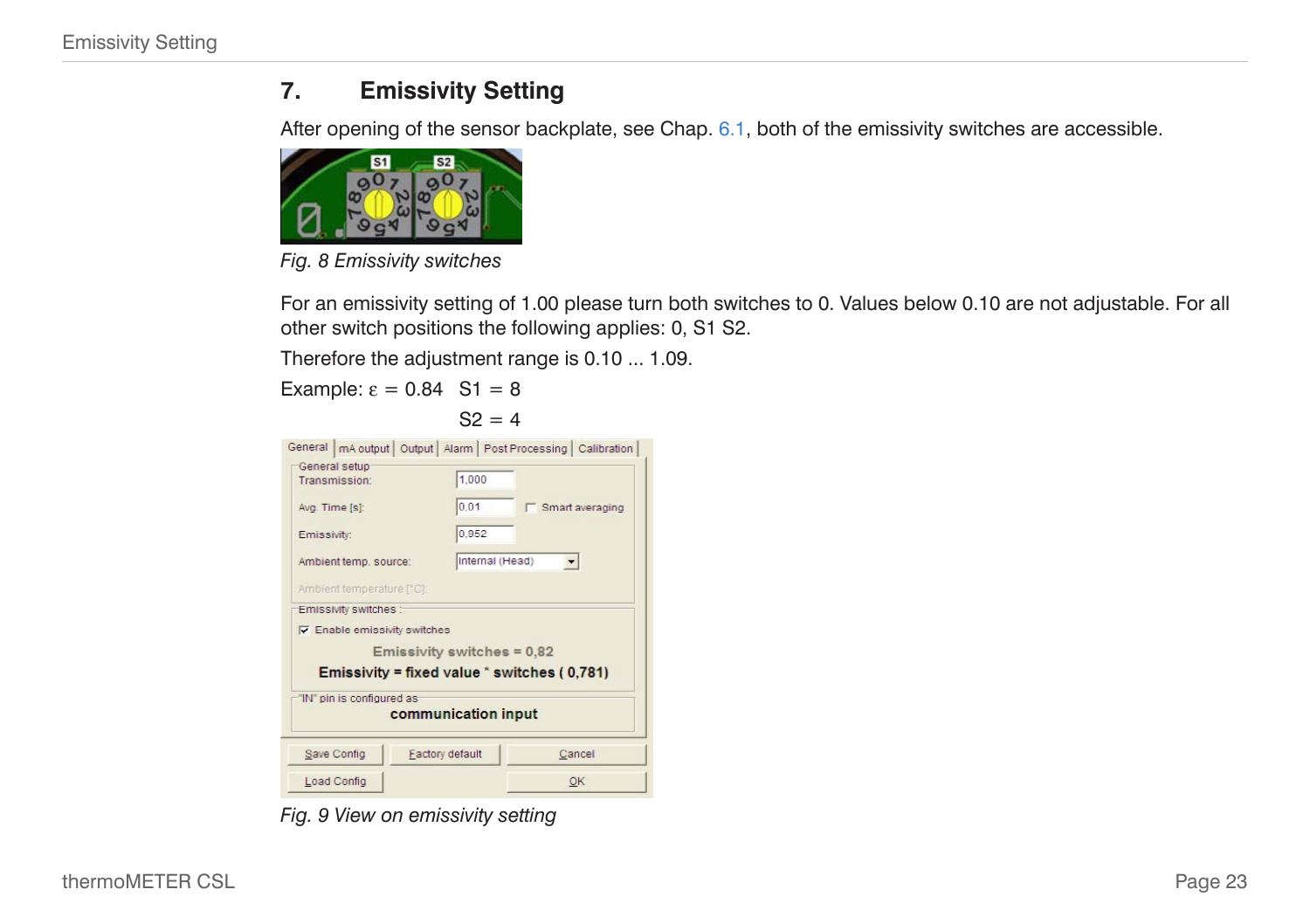<span id="page-23-0"></span> $\ddot{\cdot}$  If you use the software (optional), please consider that the emissivity switches can be activated/ deactivated in the software menu Device/ Device setup. At time of delivery the switches are active.

The emissivity set in the software interacts as a factor to the emissivity set on the unit. Thus the adjustment range increases to 0.100 ... 1.199.

```
Example: \varepsilon_{\text{Software}} = 0.952 / \varepsilon_{\text{Sensor}} = 0.82 (S1 = 8/S2 = 2)
```
Therefore the effective emissivity is: 0.781.

## <span id="page-23-1"></span>**8. Laser Sighting**

The thermoMETER CSLaser has an integrated double laser aiming. Both of the laser beams are marking the exactly location and size of the measurement spot, independent from the distance. At the focus point of the according optics[, see Chap. 4.,](#page-12-1) both lasers are crossing and showing as one dot the minimum spot. This enables a perfect alignment of the sensor to the object.



The supply line for the sighting laser must be led via a switch or button, which has to be installed max. 2 m away from installation site of the sensor.

The laser can be activated/ deactivated via this, by the user on site to be installed switch, or via the software.

At ambient temperatures  $> 50$  °C the laser will switch off automatically.

During operation the pertinent regulations acc. to DIN EN 60825-1: 2007 on "radiation safety of laser equipment" must be fully observed at all times.

# **A** CAUTION

Do not point the laser directly at the eyes of persons or animals! Do not stare into the laser beam. Avoid indirect exposure via reflective surfaces!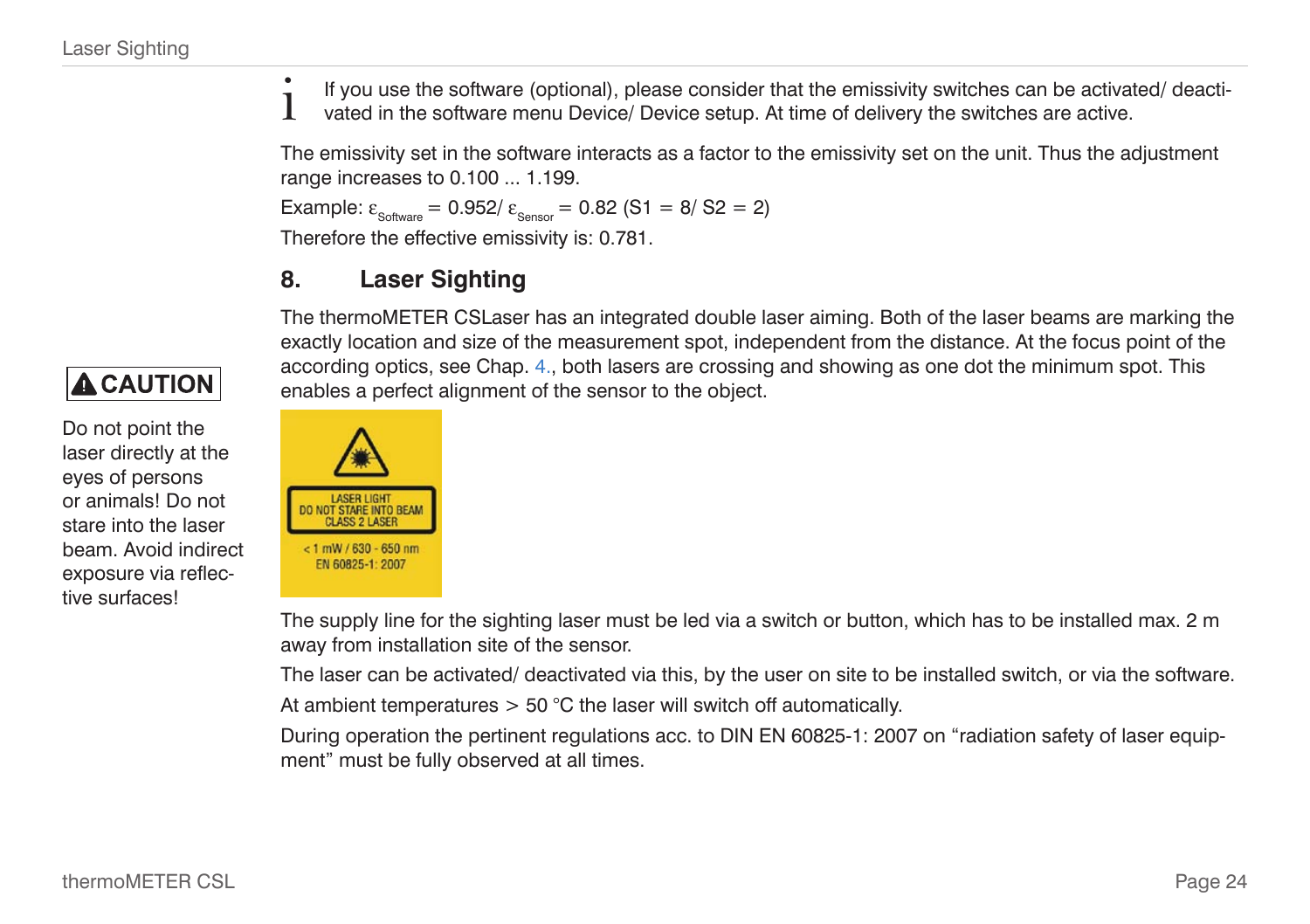## **9. Instructions for Operation**

## **9.1 Cleaning**

Lens cleaning: Blow off loose particles using clean compressed air. The lens surface can be cleaned with a soft, humid tissue moistened with water or a water based glass cleaner.

Never use cleaning compounds which contain solvents (neither for the lens nor for the housing). > Destruction of the sensor

# <span id="page-24-0"></span>**NOTICE**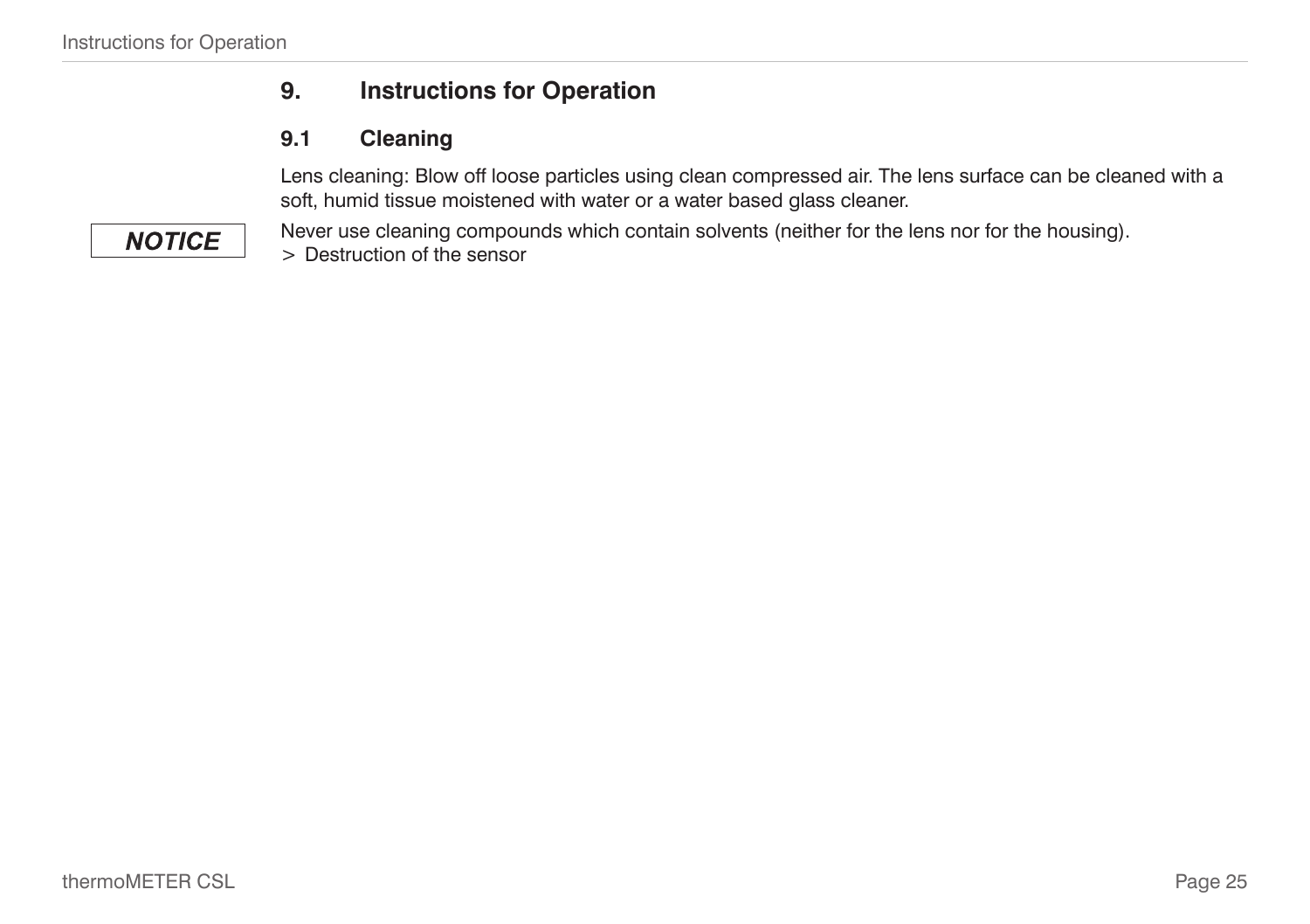## <span id="page-25-0"></span>**10. CompactConnect Software**

#### **10.1 Installation**

**EX** Insert the CompactConnect installation CD into the according drive on your computer.

If the auto run option is activated the installation wizard will start automatically.

Otherwise, please start CDsetup.exe from the CD-ROM.

 $\Box$  Follow the instructions of the wizard until the installation is finished.

The installation wizard will place a launch icon on the desktop and in the start menu:

[Start]\Programs\CompactConnect.

If you want to uninstall the CompactConnect software from your system, please use the uninstall icon in the start menu.

You will find detailed software manual on the CompactConnect CD.

### **10.2 System Requirements**

- Windows XP, Windows Vista, Windows 7, 8 and 10
- At least 128 MByte RAM
- USB Interface
- CD-ROM drive
- Hard disc with at least 30 MByte free space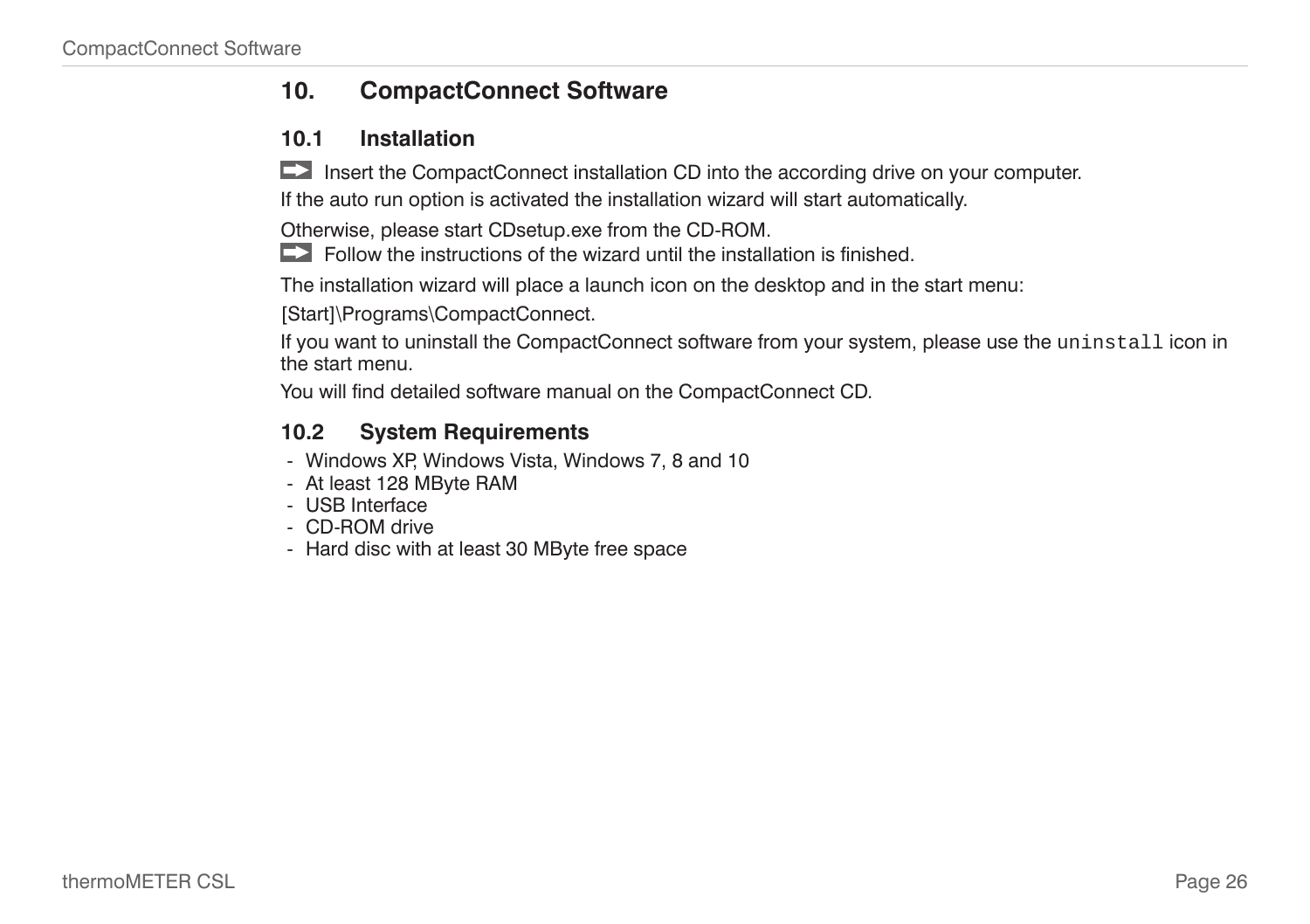

<span id="page-26-0"></span>**10.3 Main Features**

*Fig. 10 Graphic display main features*

#### **10.4 Communication Settings**

#### **10.4.1 Serial Interface**

| Baud rate:    | 9.6 kBaud |
|---------------|-----------|
| Data bits:    | 8         |
| Parity:       | none      |
| Stop bits:    | 1         |
| Flow control: | ∩ff       |

### **10.4.2 Protocol**

All sensors of the thermoMETER CSL series are using a binary protocol. To get a fast communication the protocol has no additional overhead with CR, LR or ACK bytes.

To power the sensor the control signal DTR has to be set.

- Graphical display for temperature measuring values and automatic data logging for analysis and documentation
- Complete sensor setup and remote controlling
- Adjustment of signal processing functions
- Programming of outputs and functional inputs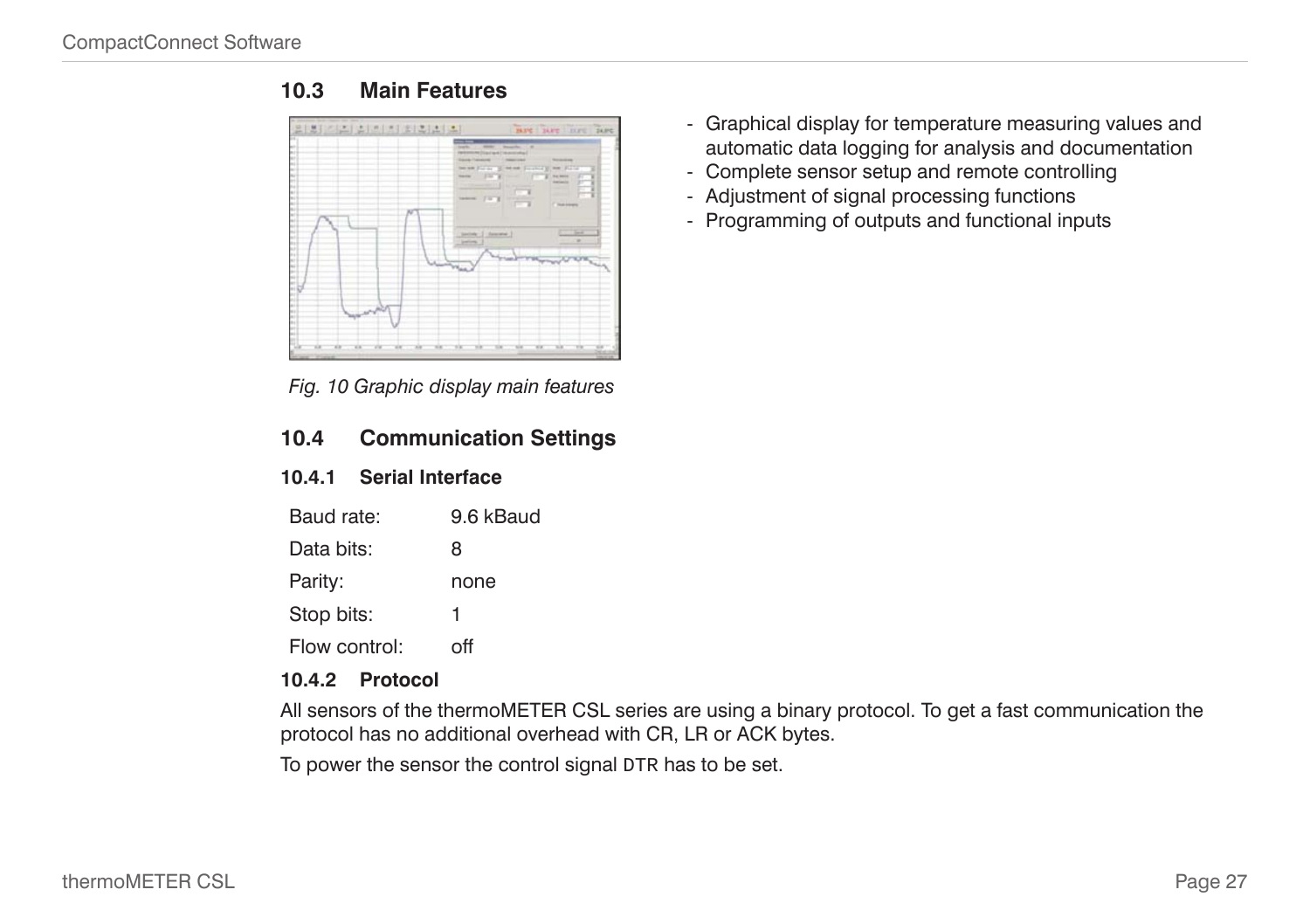# <span id="page-27-0"></span>**10.5 Digital Command Set**

| thermoMETER CSLaser commands |            |                          |                                            |            |                 |                                                                                          |             |
|------------------------------|------------|--------------------------|--------------------------------------------|------------|-----------------|------------------------------------------------------------------------------------------|-------------|
| Decimal                      | <b>HEX</b> | Binary /<br><b>ASCII</b> | Command                                    | Data       | Answer          | Result                                                                                   | Unit        |
|                              | 0x01       | binary                   | READ Temp - Target                         | no         | byte1byte2      | $=$ (byte1x256+byte2-1000)/10                                                            |             |
| $\overline{c}$               | 0x02       | binary                   | READ Temp - Head                           | no         | byte1byte2      | = (byte1x256+byte2-1000)/10 $\degree$ C                                                  |             |
| 3                            | 0x03       | binary                   | READ actual Temp - Target                  | no         | byte1byte2      | = (byte1x256+byte2-1000)/10 $\degree$ C                                                  |             |
| 4                            | 0x04       | binary                   | <b>READ Emissivity</b>                     | no         | byte1byte2      | $=$ (byte1x256+byte2)/1000                                                               | $^{\circ}C$ |
| 5                            | 0x05       | binary                   | <b>READ Transmission</b>                   | no         | byte1byte2      | $=$ (byte1x256+byte2)/1000                                                               |             |
| 9                            | 0x09       | binary                   | <b>READ Processor Temperature</b>          | no         | byte1           | $=$ (byte1x256+byte2)/1000                                                               |             |
| 14                           | 0x0E       | binary                   | <b>READ Serial number</b>                  | no         | byte1byte2byte3 | $=$ (byte1x256+byte2-1000)/10                                                            |             |
| 15                           | 0x0F       | binary                   | <b>READ FW Rev.</b>                        | no         | byte1byte2      | $=$ byte1x256+byte2                                                                      |             |
| 16                           | 0x10       | binary                   | <b>READ Laser status</b>                   | no         | byte1           | $0 = \frac{off}{1} = \text{on}$                                                          |             |
| 17                           | 0x11       | binary                   | <b>READ Emissivity switch set-</b><br>ting | no         |                 | HEX value (e.g. 0x58)<br>$=$ Switch setting<br>(e.g. $S1 = 5/S2 = 8$ -> Eps.<br>$= 0.58$ |             |
| 129                          | 0x081      | binary                   | SET DAC mA                                 | byte1      | byte1           | byte1 = $\text{mAx10}$ (e.g. $\text{4mA}$ =<br>$4x10 = 40$                               | $^{\circ}C$ |
| 130                          | 0x082      | binary                   | RESET of DAC mA output                     |            |                 |                                                                                          |             |
| 132                          | 0x084      | binary                   | <b>SET Emissivity</b>                      | byte1byte2 | byte1byte2      | $=$ (byte1x256+byte2)/1000                                                               |             |
| 133                          | 0x085      | binary                   | <b>SET Transmission</b>                    | byte1byte2 | byte1byte2      | $=$ (byte1x256+byte2)/1000                                                               |             |
| 144                          | 0x090      | binary                   | <b>SET Laser</b>                           | byte1      | byte1           | $0 = \text{off}/1 = \text{on}$                                                           |             |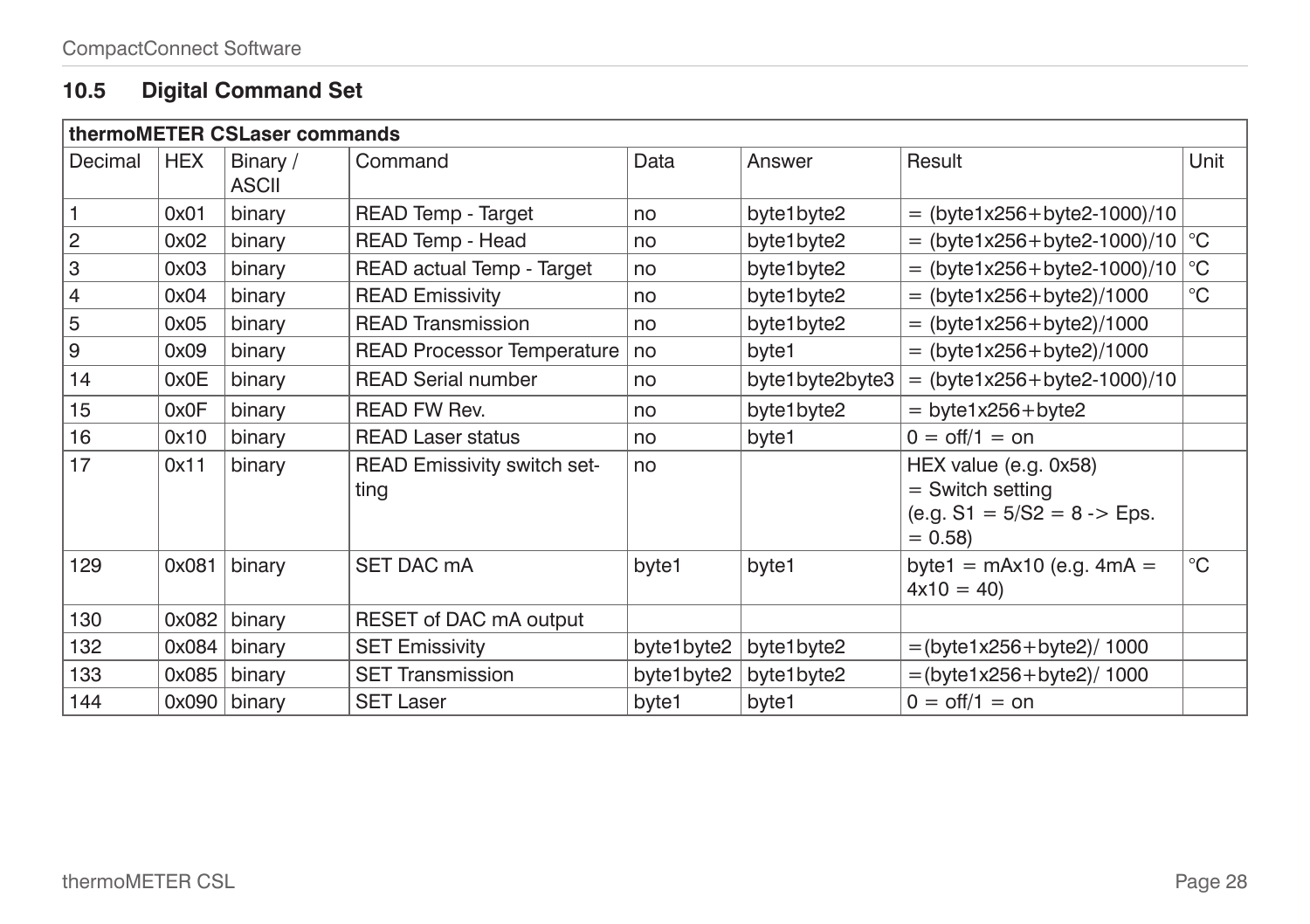| Temperature calculation at thermoMETER CSLaser: (byte1 x 256 +byte2 - 10000) / 100 |                              |                                             |                                     |  |  |
|------------------------------------------------------------------------------------|------------------------------|---------------------------------------------|-------------------------------------|--|--|
|                                                                                    | EXAMPLES (all bytes in HEX): |                                             |                                     |  |  |
| Redout of object temperature                                                       |                              |                                             |                                     |  |  |
| Send                                                                               | 01                           | Command for readout of object temperature   |                                     |  |  |
| Receive                                                                            | 04 D <sub>3</sub>            | Object temperature in tenth degree $+$ 1000 | $04\overline{D}3 = \text{dec.}1235$ |  |  |
|                                                                                    |                              |                                             | $1235 - 1000 = 235$                 |  |  |
|                                                                                    |                              |                                             | $235/10 = 23.5 °C$                  |  |  |
|                                                                                    |                              |                                             |                                     |  |  |
| Set of emissivity                                                                  |                              |                                             |                                     |  |  |
| Send                                                                               | 84 03 B6                     |                                             | $03B6 = dec. 950$                   |  |  |
| Receive                                                                            | 03 B <sub>6</sub>            |                                             | $950 / 1000 = 0.950$                |  |  |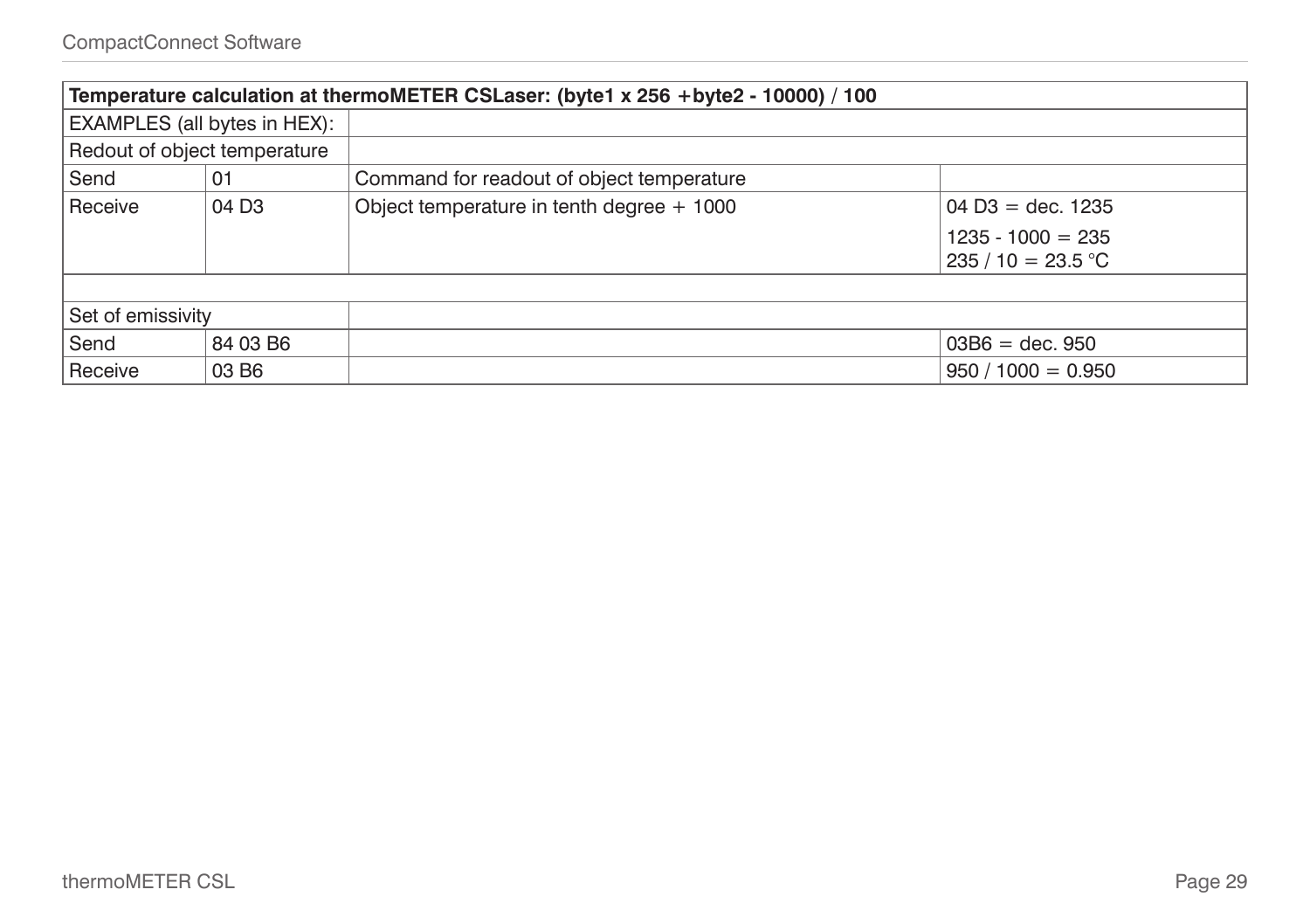## <span id="page-29-1"></span><span id="page-29-0"></span>**11. Basics of Infrared Thermometry**

Depending on the temperature each object emits a certain amount of infrared radiation. A change in the temperature of the object is accompanied by a change in the intensity of the radiation. For the measurement of "thermal radiation" infrared thermometry uses a wave-length ranging between 1  $\mu$  and 20  $\mu$ m. The intensity of the emitted radiation depends on the material. This material contingent constant is described with the help of the emissivity ( $\varepsilon$  - Epsilon) which is a known value for most material[s, see Chap. A 3](#page-39-1)[, see Chap. A 4](#page-42-1).

Infrared thermometers are optoelectronic sensors. They calculate the surface temperature on the basis of the emitted infrared radiation from an object. The most important feature of infrared thermometers is that they enable the user to measure objects contactless. Consequently, these products help to measure the temperature of inaccessible or moving objects without difficulties. Infrared thermometers basically consist of the following components:

- Lens
- Spectral filter
- Detector
- Controller (Amplifier/linearization/signal processing)

The specifications of the lens decisively determine the optical path of the infrared thermometer, which is characterized by the ratio Distance to Spot size.

The spectral filter selects the wavelength range, which is relevant for the temperature measurement. The detector in cooperation with the Controller transforms the emitted infrared radiation into electrical signals.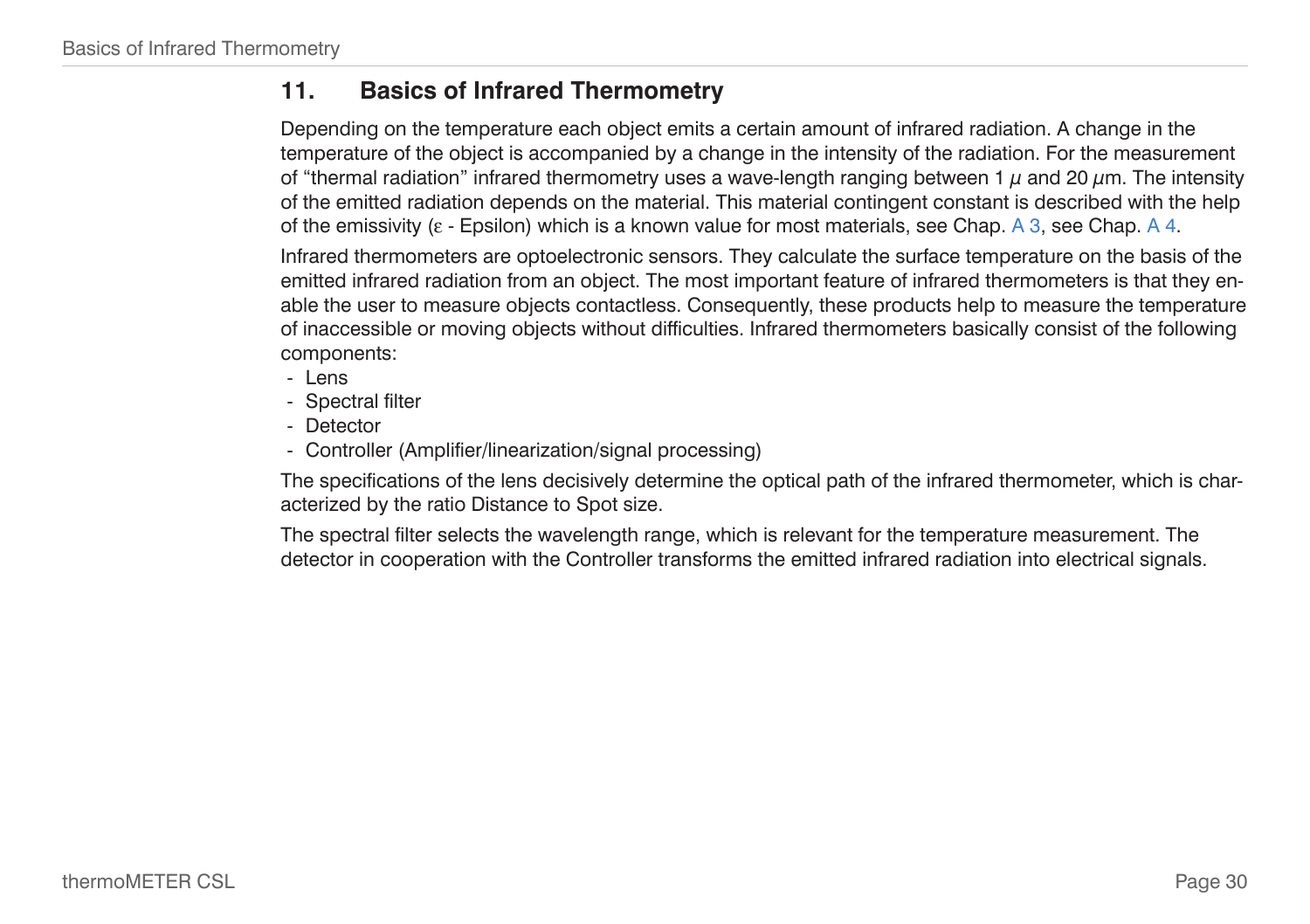## <span id="page-30-0"></span>**12. Emissivity**

### **12.1 Definition**

The intensity of infrared radiation, which is emitted by each body, depends on the temperature as well as on the radiation features of the surface material of the measuring object. The emissivity  $(\varepsilon -$  Epsilon) is used as a material constant factor to describe the ability of the body to emit infrared energy. It can range between 0 and 100 %. A "blackbody" is the ideal radiation source with an emissivity of 1.0 whereas a mirror shows an emissivity of 0.1.

If the emissivity chosen is too high, the infrared thermometer may display a temperature value which is much lower than the real temperature – assuming the measuring object is warmer than its surroundings. A low emissivity (reflective surfaces) carries the risk of inaccurate measuring results by interfering infrared radiation emitted by background objects (flames, heating systems, chamottes). To minimize measuring errors in such cases, the handling should be performed very carefully and the unit should be protected against reflecting radiation sources.

## **12.2 Determination of Unknown Emissivity**

- First of all, determine the current temperature of the measuring object with a thermocouple or contact sensor. The second step is to measure the temperature with the infrared thermometer and modify the emissivity until the displayed measuring value corresponds to the current temperature.
- If you monitor temperatures of up to 380 °C you may place a special plastic sticker (Part number: TM-ED-CT emissivity dots) onto the measuring object, which covers it completely.
- Now set the emissivity to 0.95 and take the temperature of the sticker.
- Afterwards, determine the temperature of the adjacent area on the measuring object and adjust the emissivity according to the value of the temperature of the sticker.
- Cover a part of the surface of the measuring object with a black, flat paint with an emissivity of 0.98.
- Adjust the emissivity of your infrared thermometer to 0.98 and take the temperature of the colored surface.
- $\blacktriangleright$  Afterwards, determine the temperature of a directly adjacent area and modify the emissivity until the measured value corresponds to the temperature of the colored surface.
	- On all three methods the object temperature must be different from the ambient temperature.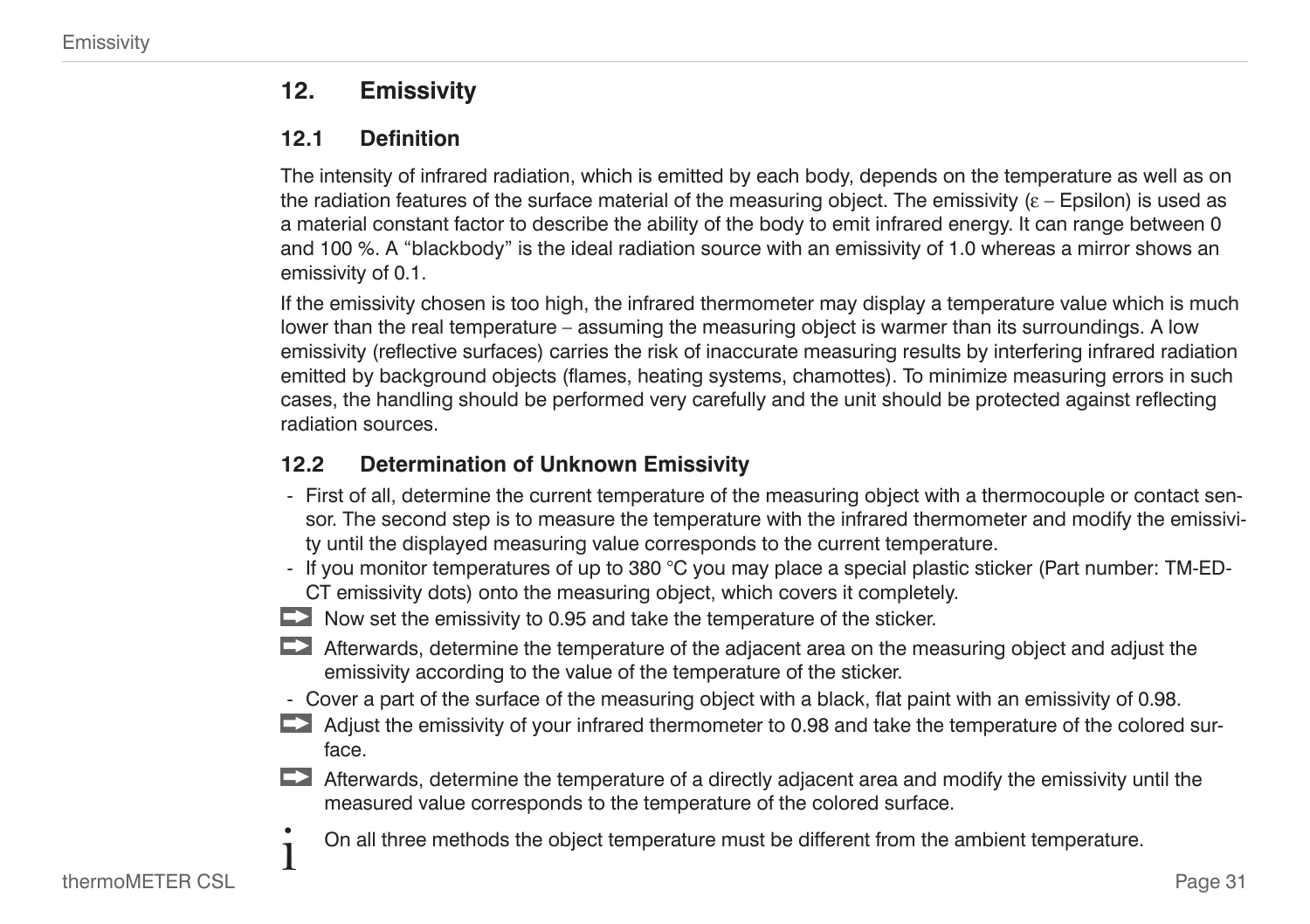### <span id="page-31-0"></span>**12.3 Characteristic Emissivity**

In the case that none of the methods mentioned above help to determine the emissivity you may use the emissivity tables, see Chap. A 3[, see Chap. A 4](#page-42-1). These are only average values. The actual emissivity of a material depends on the following factors:

- Temperature
- Measuring angle
- Geometry of the surface (smooth, convex, concave)
- Thickness of the material
- Constitution of the surface (polished, oxidized, rough, sandblast)
- Spectral range of the measurement
- Transmissivity (e.g. with thin films)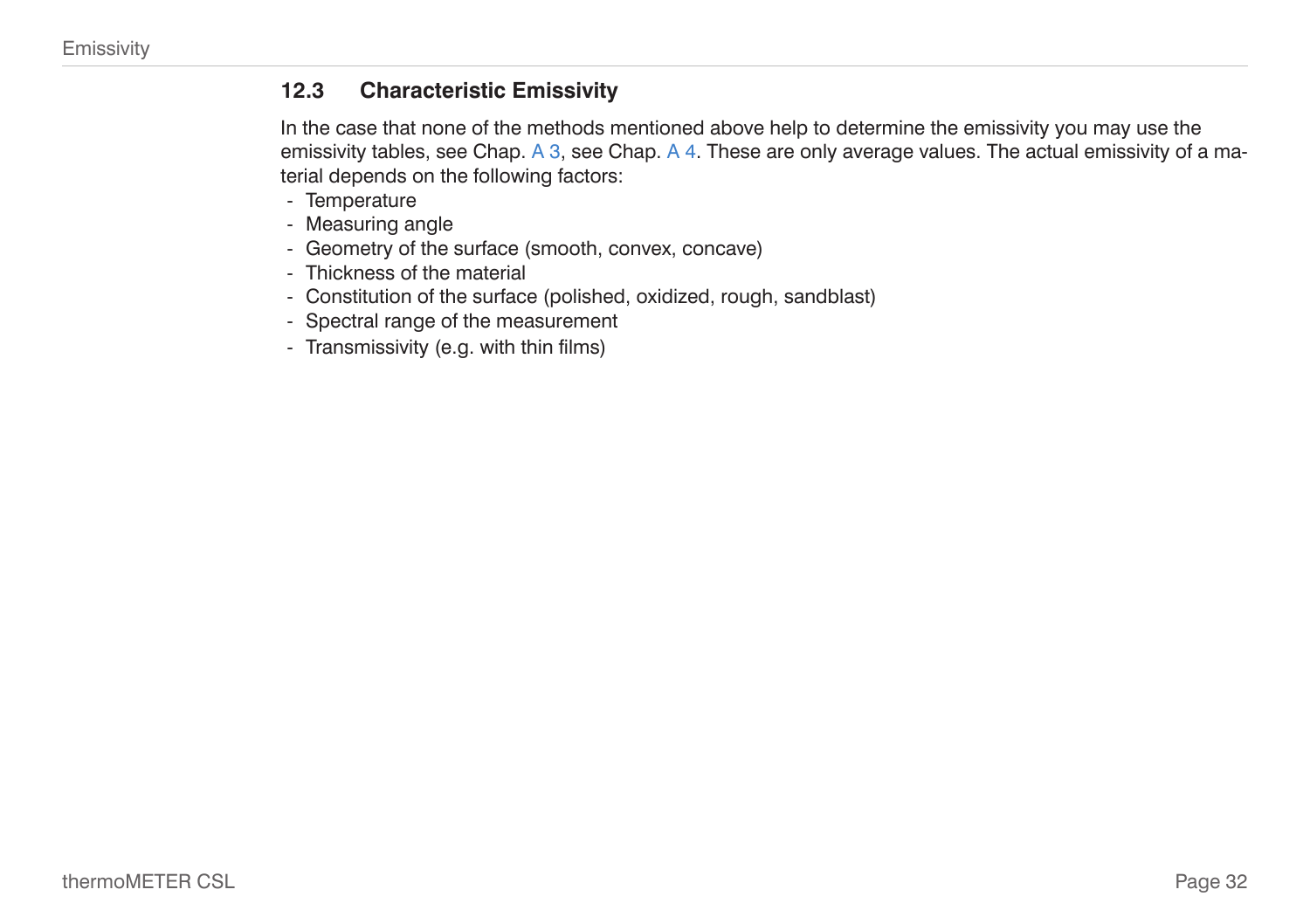### <span id="page-32-0"></span>**13. Warranty**

All components of the device have been checked and tested for perfect function in the factory. In the unlikely event that errors should occur despite our thorough quality control, this should be reported immediately to MICRO-EPSILON.

The warranty period lasts 12 months following the day of shipment. Defective parts, except wear parts, will be repaired or replaced free of charge within this period if you return the device free of cost to MICRO-EPSILON. This warranty does not apply to damage resulting from abuse of the equipment and devices, from forceful handling or installation of the devices or from repair or modifications performed by third parties.

No other claims, except as warranted, are accepted. The terms of the purchasing contract apply in full. MICRO-EPSILON will specifically not be responsible for eventual consequential damages. MICRO-EPSILON always strives to supply the customers with the finest and most advanced equipment. Development and refinement is therefore performed continuously and the right to design changes without prior notice is accordingly reserved.

For translations in other languages, the data and statements in the German language operation manual are to be taken as authoritative.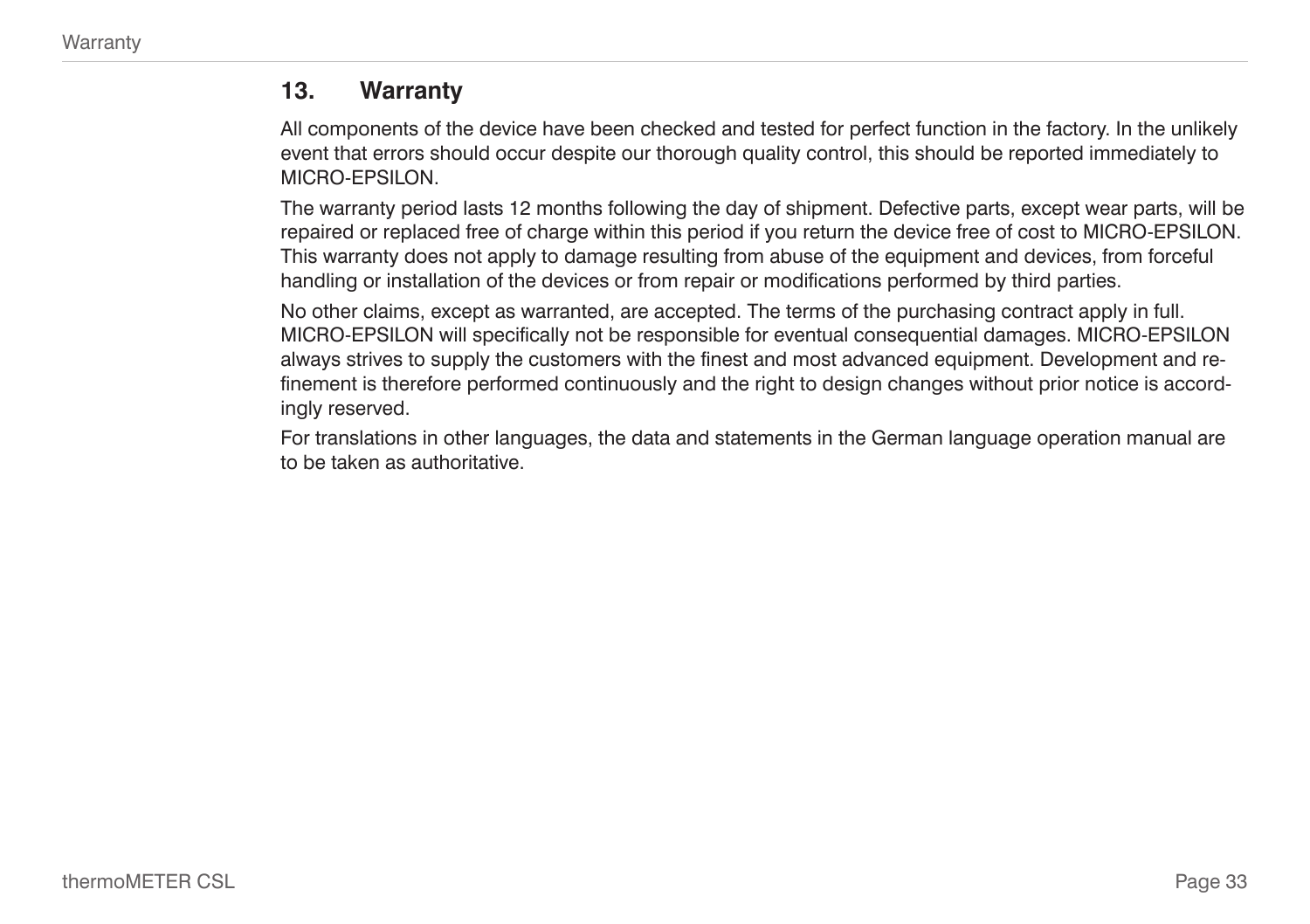## <span id="page-33-0"></span>**14. Service, Repair**

In the event of a defect on the sensor or the sensor cable please send us the affected parts for repair or exchange.

In the case of faults the cause of which is not clearly identifiable, the entire measuring system must be sent back to:

For customers in USA applies:

Send the affected parts or the entire measuring system back to:

MICRO-EPSILON MESSTECHNIK GmbH & Co. KG Königbacher Str. 15 94496 Ortenburg / Germany Tel. +49 (0) 8542/ 168-0 Fax +49 (0) 8542 / 168-90 info@micro-epsilon.de www.micro-epsilon.com

MICRO-EPSILON USA 8120 Brownleigh Dr. Raleigh, NC 27617 /USA Tel. +1 919 / 787-9707 Fax +1 919 / 787-9706 me-usa@micro-epsilon.com www.micro-epsilon.com

For customers in Canada or South America applies:

Please contact your local distributor.

## **15. Decommissioning, Disposal**

- $\Box$  Disconnect the sensor cables.
- Do the disposal according to the legal regulations (see directive 2002/96/EC).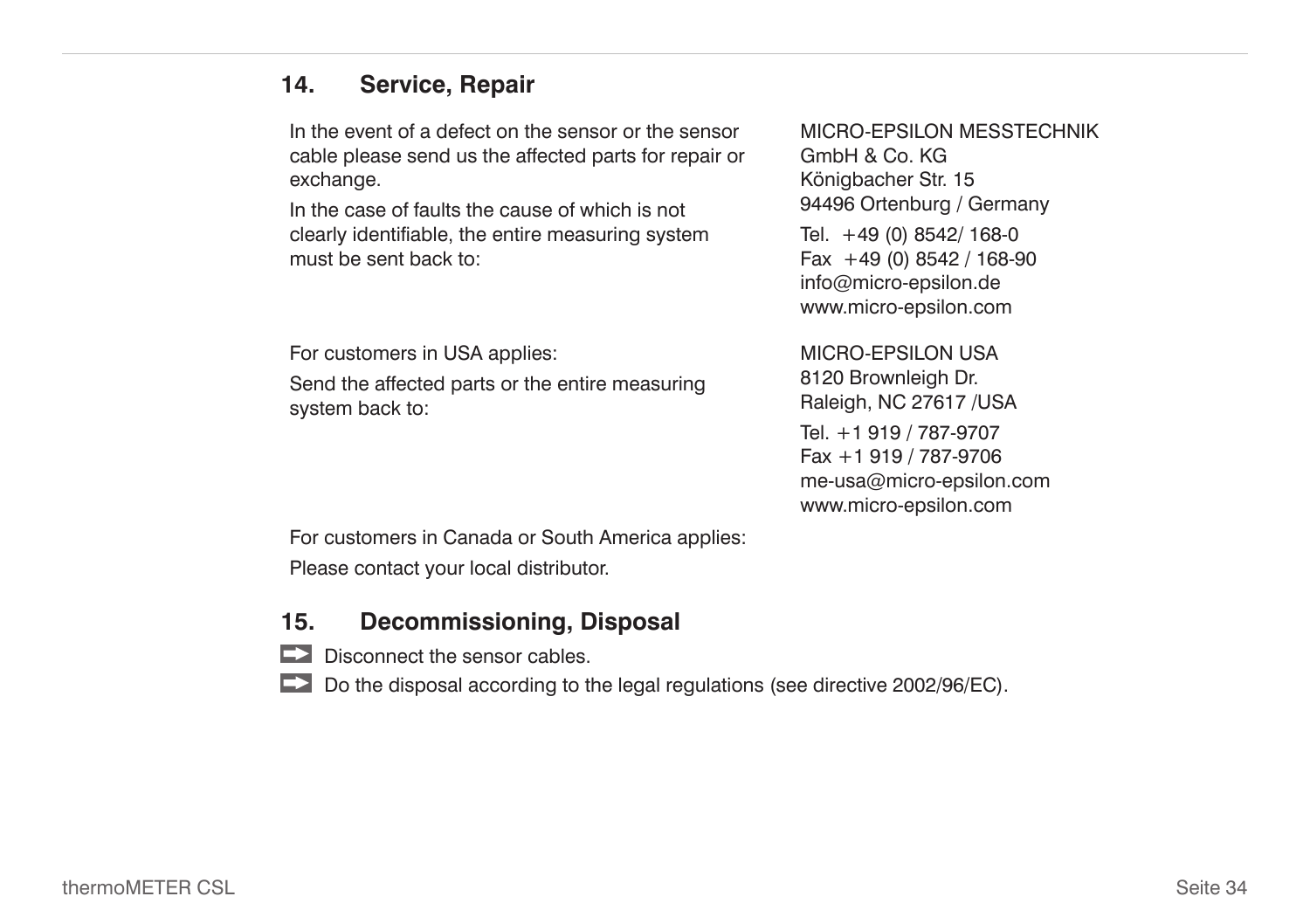# <span id="page-34-0"></span>**Appendix**

- <span id="page-34-1"></span>**A 1 Accessories**
- **A 1.1 Mounting Brackets**



*Fig. 11 Mounting bracket, adjustable in one axis (TM-FB-CTL)*

Dimensions in mm, not to scale

For an exact sensor alignment to the object please activate the integrated double lase[r, see Chap. 8.](#page-23-1)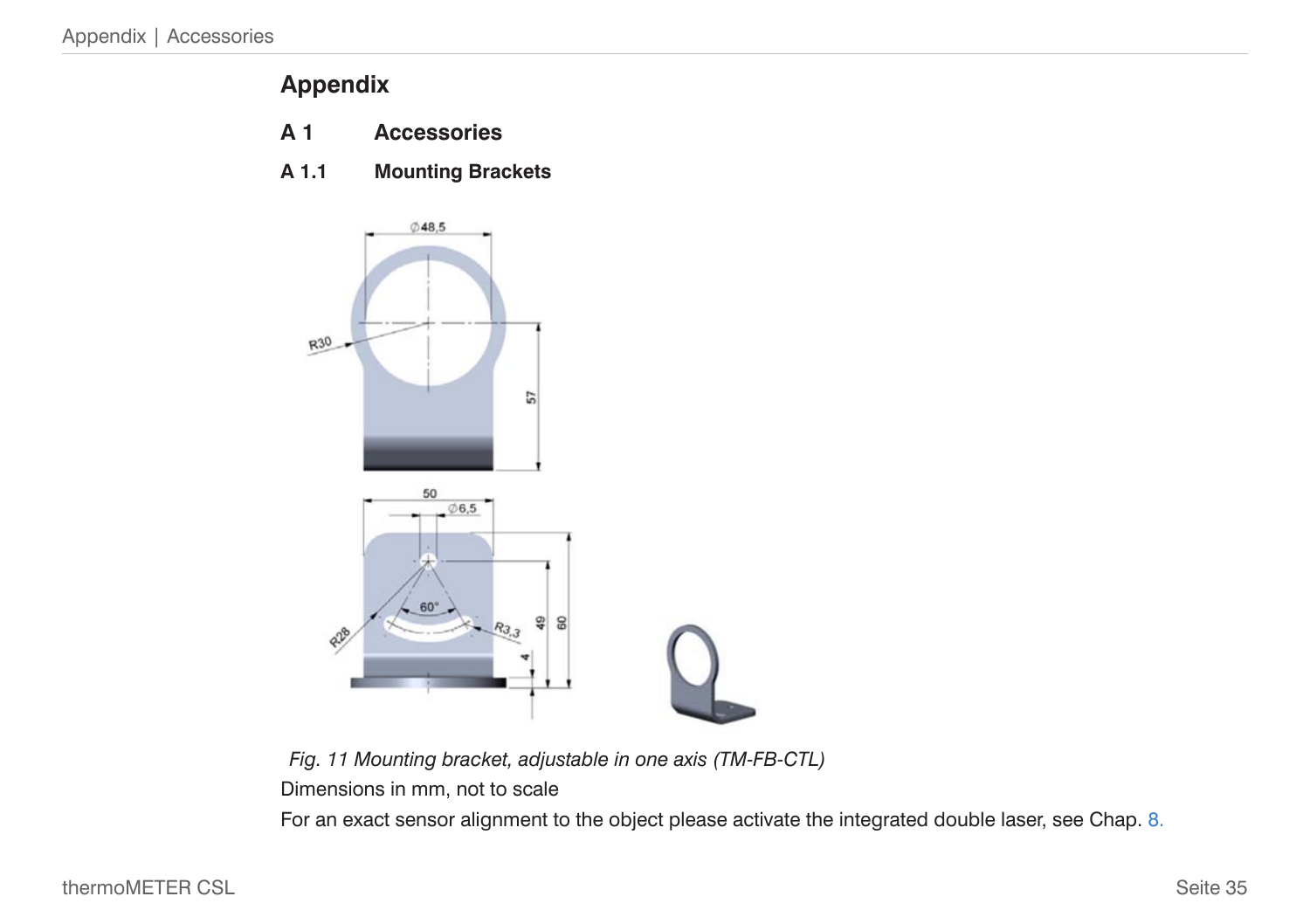

*Fig. 12 Mounting bracket, adjustable in two axes (TM-AB-CTL)* Dimensions in mm, not to scale

For an exact sensor alignment to the object please activate the integrated double lase[r, see Chap. 8.](#page-23-1)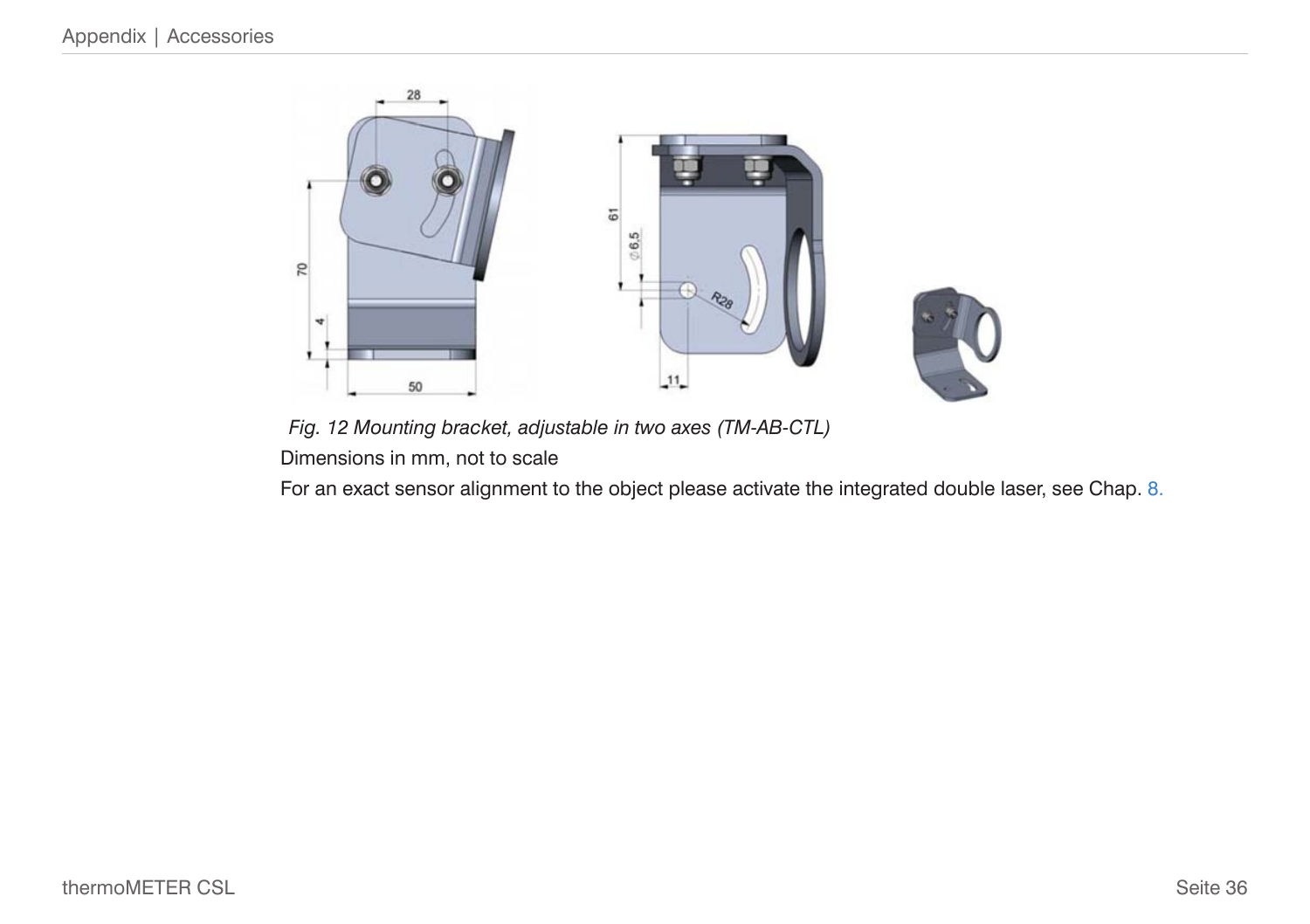### <span id="page-36-1"></span><span id="page-36-0"></span>**A 1.2 Air Purge Collar**

The lens must be kept clean at all times from dust, smoke, fumes and other contaminants in order to avoid reading errors. These effects can be reduced by using an air purge collar.

 $\sum_{i=1}^{n}$  Make sure to use oil-free, technically clean air, only.

The needed amount of air (approximately 2 ... 10 l/ min.) depends on the application and the installation conditions on-site.



*Fig. 13 Air purge collar (TM-AP-CTL), hose connection: 6x8 mm, thread (fitting): G 1/8 inch* Dimensions in mm, not to scale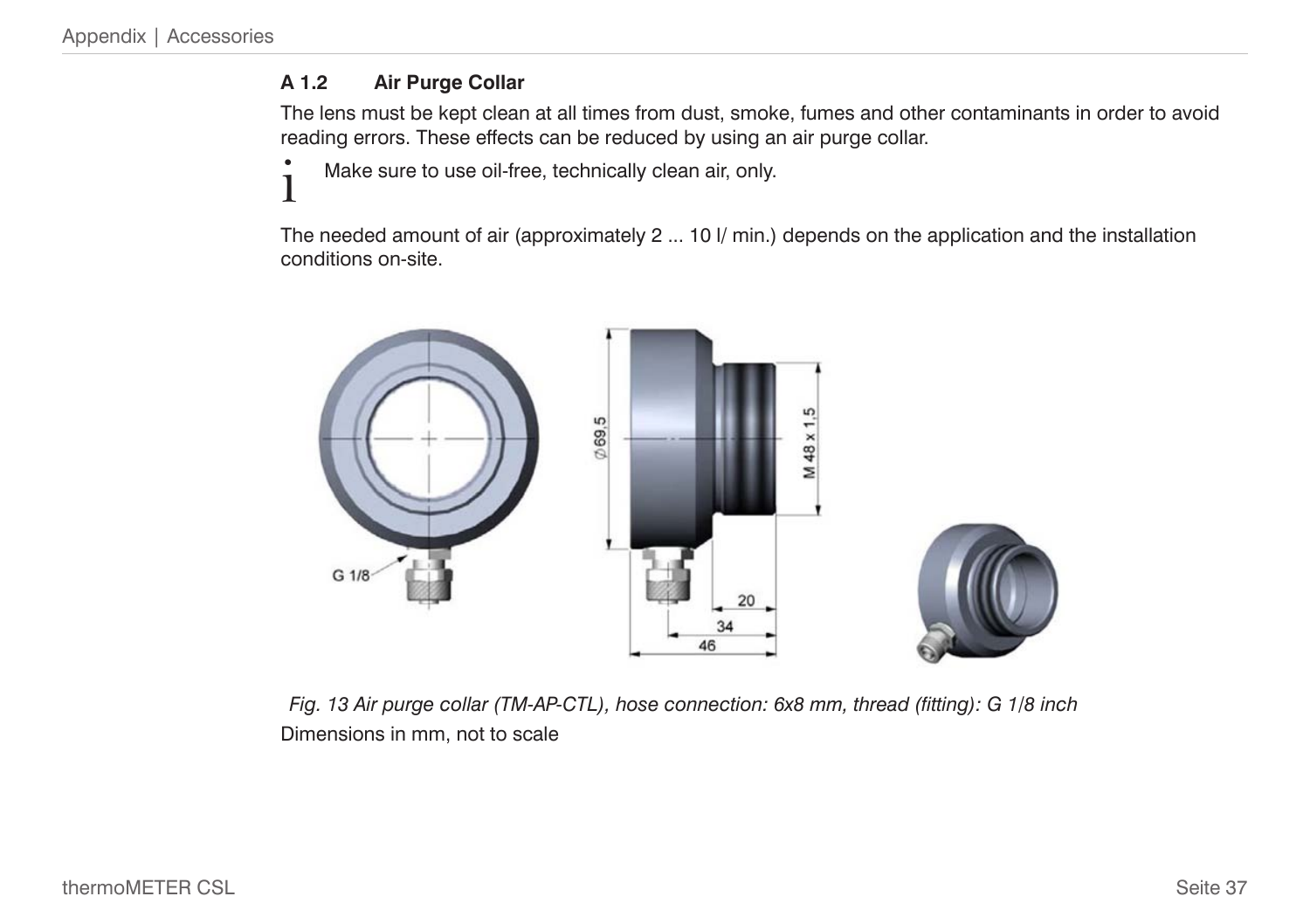### <span id="page-37-0"></span>**A 1.3 Water Cooled Housing**

The thermoMETER CSLaser can be used at ambient temperatures up to 85 °C without cooling. For applications, where the ambient temperature can reach higher values, the usage of the optional water cooled housing is recommended (operating temperature up to 175  $^{\circ}$ C). The sensor should be equipped with the optional high temperature cable (operating temperature up to 180 °C).

To avoid condensation on the optics an air purge colla[r, see Chap. A 1.2](#page-36-1), is recommended.



*Fig. 14 Water cooled housing (TM-W-CTL), hose connection: 6x8 mm, thread (fitting): G 1/8 inch* Dimensions in mm, not to scale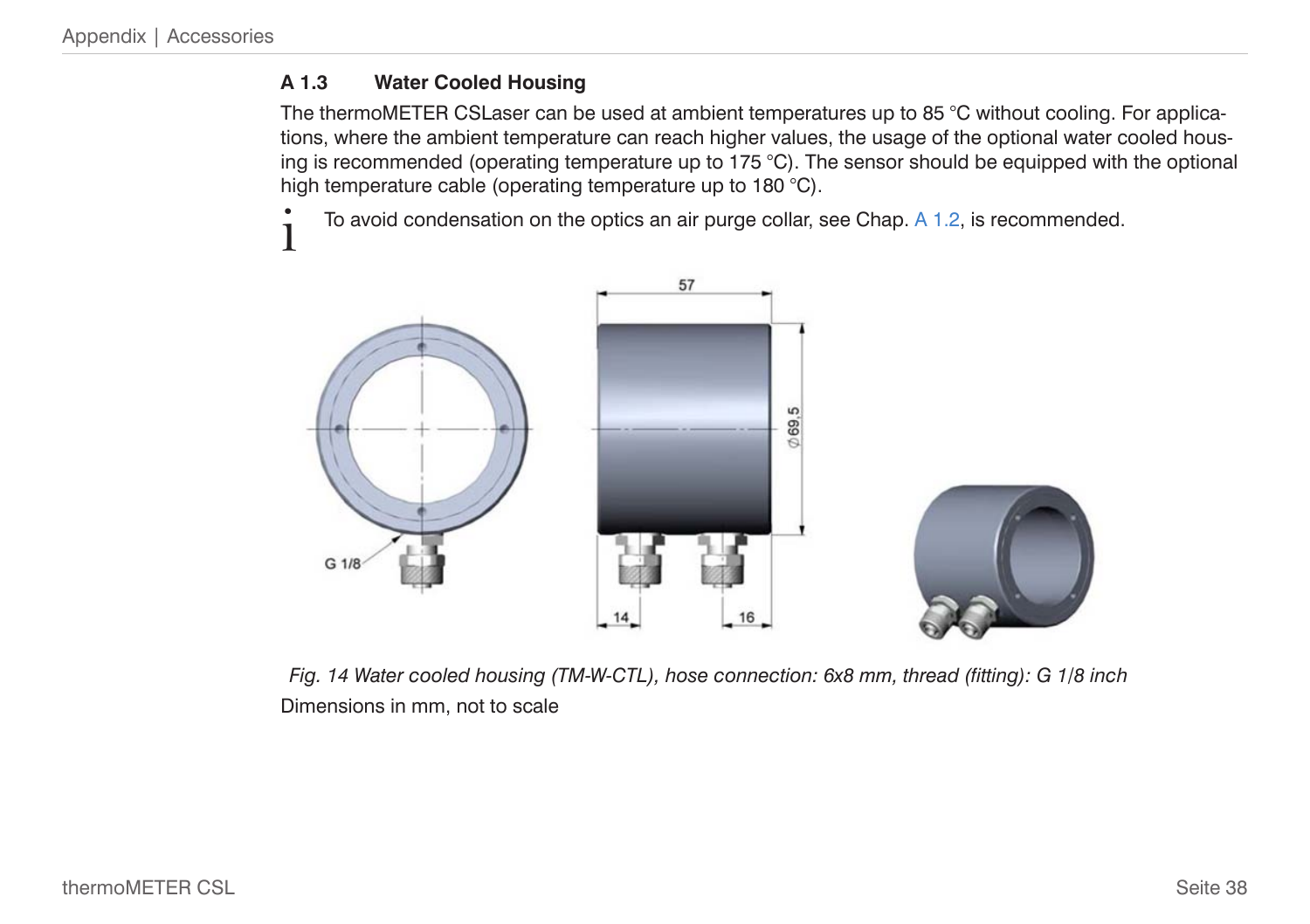### <span id="page-38-0"></span>**A 2 Factory Settings**

The devices have following precessing at time of delivery:

| <b>Models</b>                    | <b>SF</b>                            |          |  |  |
|----------------------------------|--------------------------------------|----------|--|--|
| Signal output object temperature | 4 - 20 mA                            |          |  |  |
| Emissivity (switches)            | 0.970<br>1.000                       |          |  |  |
| Emissivity (via software)        |                                      | 1.000    |  |  |
| Transmission                     |                                      | 1.000    |  |  |
| Average time (AVG)               | $0.2$ s                              | inactive |  |  |
| <b>Smart Averaging</b>           | inactive                             | active   |  |  |
| Peak hold (MAX)                  | inactive                             |          |  |  |
| Valley hold (MIN)                | inactive                             |          |  |  |
| Lower limit temperature range    | 385<br>$\Omega$                      |          |  |  |
| Upper limit temperature range    | 500                                  | 1600     |  |  |
| Lower limit signal output        | 4 mA                                 |          |  |  |
| Upper limit signal output        | 20 mA                                |          |  |  |
| Temperature unit                 | °C                                   |          |  |  |
| Ambient temperature compensation | internal sensor temperature<br>probe |          |  |  |
| Laser                            | inactive                             |          |  |  |

Smart Averaging means a dynamic average adaptation at high signal edges (activation via CompactConnect software only)[, see Chap. A 5](#page-44-1).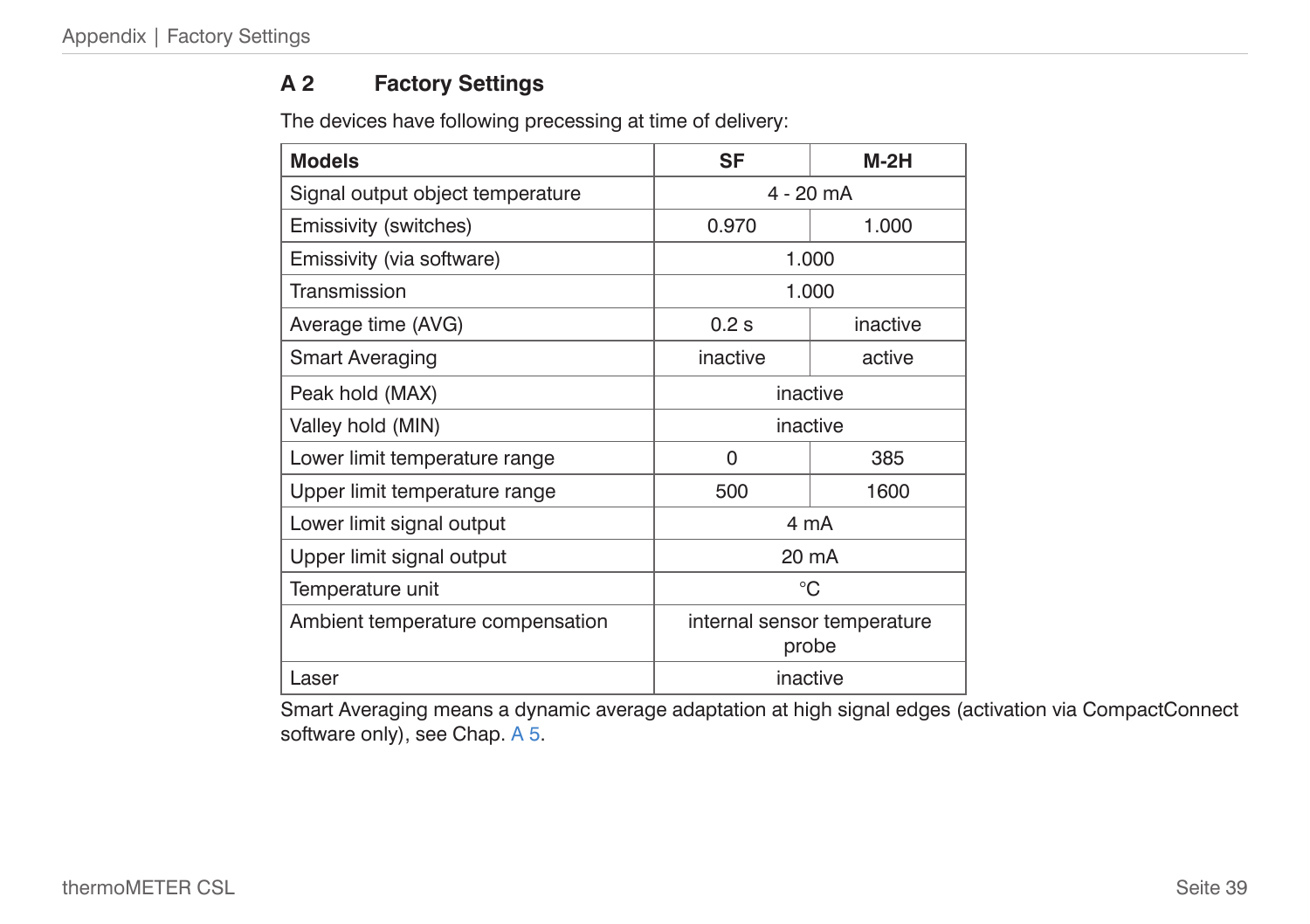## <span id="page-39-1"></span><span id="page-39-0"></span>**A 3 Emissivity Table Metals**

Please note that these are only approximate values, which were taken from various sources.

| <b>Material</b>   |                     | <b>Typical Emissivity</b> |               |               |                |
|-------------------|---------------------|---------------------------|---------------|---------------|----------------|
| Spectral response |                     | 1.0 $\mu$ m               | 1.6 $\mu$ m   | 5.1 $\mu$ m   | $8 - 14 \mu m$ |
| Aluminum          | Non oxidized        | $0.1 - 0.2$               | $0.02 - 0.2$  | $0.02 - 0.2$  | $0.02 - 0.1$   |
|                   | Polished            | $0.1 - 0.2$               | $0.02 - 0.1$  | $0.02 - 0.1$  | $0.02 - 0.1$   |
|                   | Roughened           | $0.2 - 0.8$               | $0.2 - 0.6$   | $0.1 - 0.4$   | $0.1 - 0.3$    |
|                   | Oxidized            | 0.4                       | 0.4           | $0.2 - 0.4$   | $0.2 - 0.4$    |
| <b>Brass</b>      | Polished            | 0.35                      | $0.01 - 0.05$ | $0.01 - 0.05$ | $0.01 - 0.05$  |
|                   | Roughened           | 0.65                      | 0.4           | 0.3           | 0.3            |
|                   | Oxidized            | 0.6                       | 0.6           | 0.5           | 0.5            |
| Copper            | Polished            | 0.05                      | 0.03          | 0.03          | 0.03           |
|                   | Roughened           | $0.05 - 0.2$              | $0.05 - 0.2$  | $0.05 - 0.15$ | $0.05 - 0.1$   |
|                   | Oxidized            | $0.2 - 0.8$               | $0.2 - 0.9$   | $0.5 - 0.8$   | $0.4 - 0.8$    |
| Chrome            |                     | 0.4                       | 0.4           | $0.03 - 0.3$  | $0.02 - 0.2$   |
| Gold              |                     | 0.3                       | $0.01 - 0.1$  | $0.01 - 0.1$  | $0.01 - 0.1$   |
| Haynes            | Alloy               | $0.5 - 0.9$               | $0.6 - 0.9$   | $0.3 - 0.8$   | $0.3 - 0.8$    |
| Inconel           | Electro<br>polished | $0.2 - 0.5$               | 0.25          | 0.15          | 0.15           |
|                   | Sandblast           | $0.3 - 0.4$               | $0.3 - 0.6$   | $0.3 - 0.6$   | $0.3 - 0.6$    |
|                   | Oxidized            | $0.4 - 0.9$               | $0.6 - 0.9$   | $0.6 - 0.9$   | $0.7 - 0.95$   |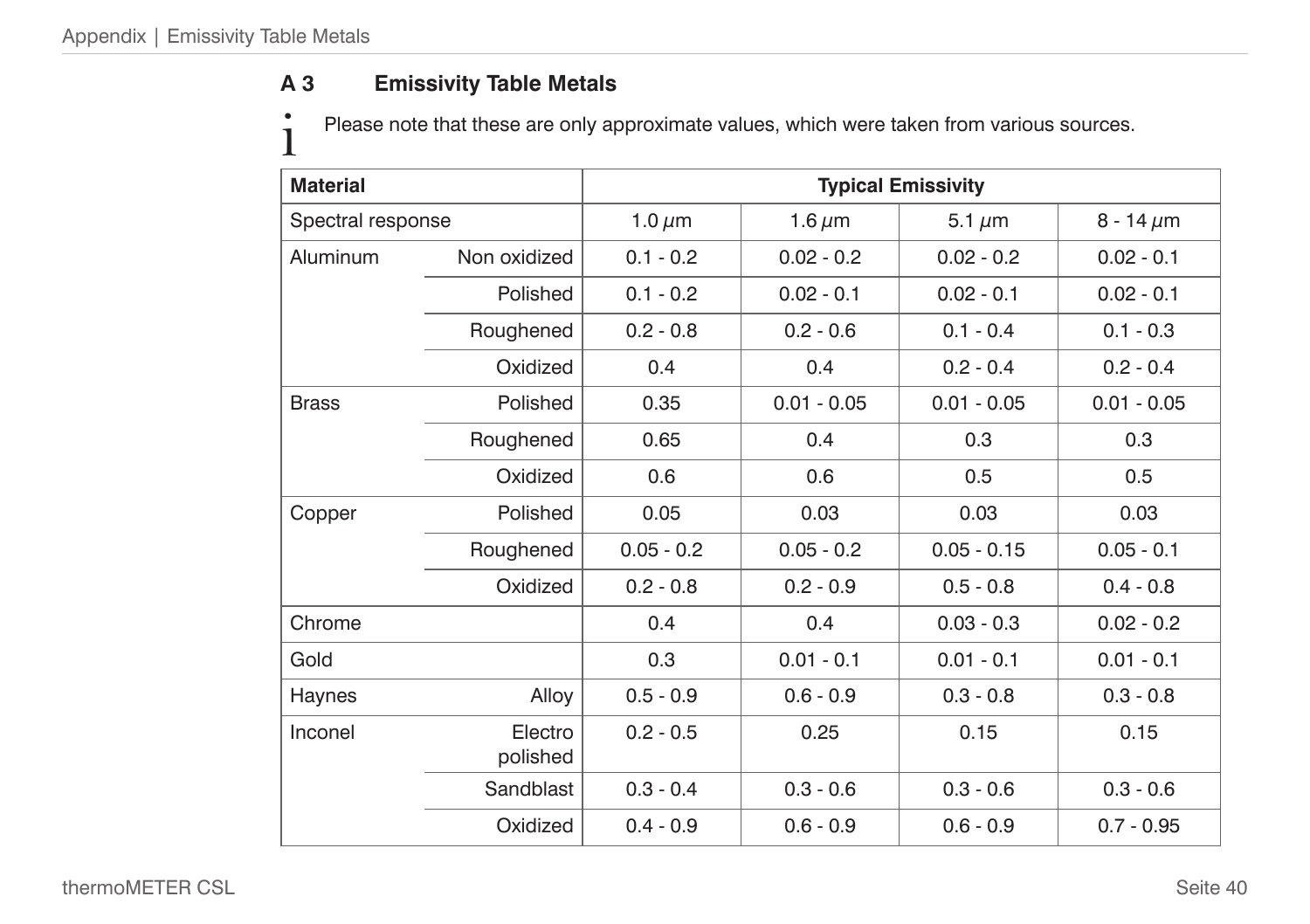| <b>Material</b>   |               | <b>Typical Emissivity</b> |               |               |                |  |
|-------------------|---------------|---------------------------|---------------|---------------|----------------|--|
| Spectral response |               | 1.0 $\mu$ m               | 1.6 $\mu$ m   | 5.1 $\mu$ m   | $8 - 14 \mu m$ |  |
| Iron              | Non oxidized  | 0.35                      | $0.1 - 0.3$   | $0.05 - 0.25$ | $0.05 - 0.2$   |  |
|                   | Rusted        |                           | $0.6 - 0.9$   | $0.5 - 0.8$   | $0.5 - 0.7$    |  |
|                   | Oxidized      | $0.7 - 0.9$               | $0.5 - 0.9$   | $0.6 - 0.9$   | $0.5 - 0.9$    |  |
|                   | Forget, blunt | 0.9                       | 0.9           | 0.9           | 0.9            |  |
|                   | Molten        | 0.35                      | $0.4 - 0.6$   |               |                |  |
| Iron, casted      | Non oxidized  | 0.35                      | 0.3           | 0.25          | 0.2            |  |
|                   | Oxidized      | 0.9                       | $0.7 - 0.9$   | $0.65 - 0.95$ | $0.6 - 0.95$   |  |
| Lead              | Polished      | 0.35                      | $0.05 - 0.2$  | $0.05 - 0.2$  | $0.05 - 0.1$   |  |
|                   | Roughened     | 0.65                      | 0.6           | 0.4           | 0.4            |  |
|                   | Oxidized      |                           | $0.3 - 0.7$   | $0.2 - 0.7$   | $0.2 - 0.6$    |  |
| Magnesium         |               | $0.3 - 0.8$               | $0.05 - 0.3$  | $0.03 - 0.15$ | $0.02 - 0.1$   |  |
| Mercury           |               |                           | $0.05 - 0.15$ | $0.05 - 0.15$ | $0.05 - 0.15$  |  |
| Molybdenum        | Non oxidized  | $0.25 - 0.35$             | $0.1 - 0.3$   | $0.1 - 0.15$  | 0.1            |  |
|                   | Oxidized      | $0.5 - 0.9$               | $0.4 - 0.9$   | $0.3 - 0.7$   | $0.2 - 0.6$    |  |
| Monel (Ni-CU)     |               | 0.3                       | $0.2 - 0.6$   | $0.1 - 0.5$   | $0.1 - 0.14$   |  |
| <b>Nickel</b>     | Electrolytic  | $0.2 - 0.4$               | $0.1 - 0.3$   | $0.1 - 0.15$  | $0.05 - 0.15$  |  |
|                   | Oxidized      | $0.8 - 0.9$               | $0.4 - 0.7$   | $0.3 - 0.6$   | $0.2 - 0.5$    |  |
| Platinum          | <b>Black</b>  |                           | 0.95          | 0.9           | 0.9            |  |
| Silver            |               | 0.04                      | 0.02          | 0.02          | 0.02           |  |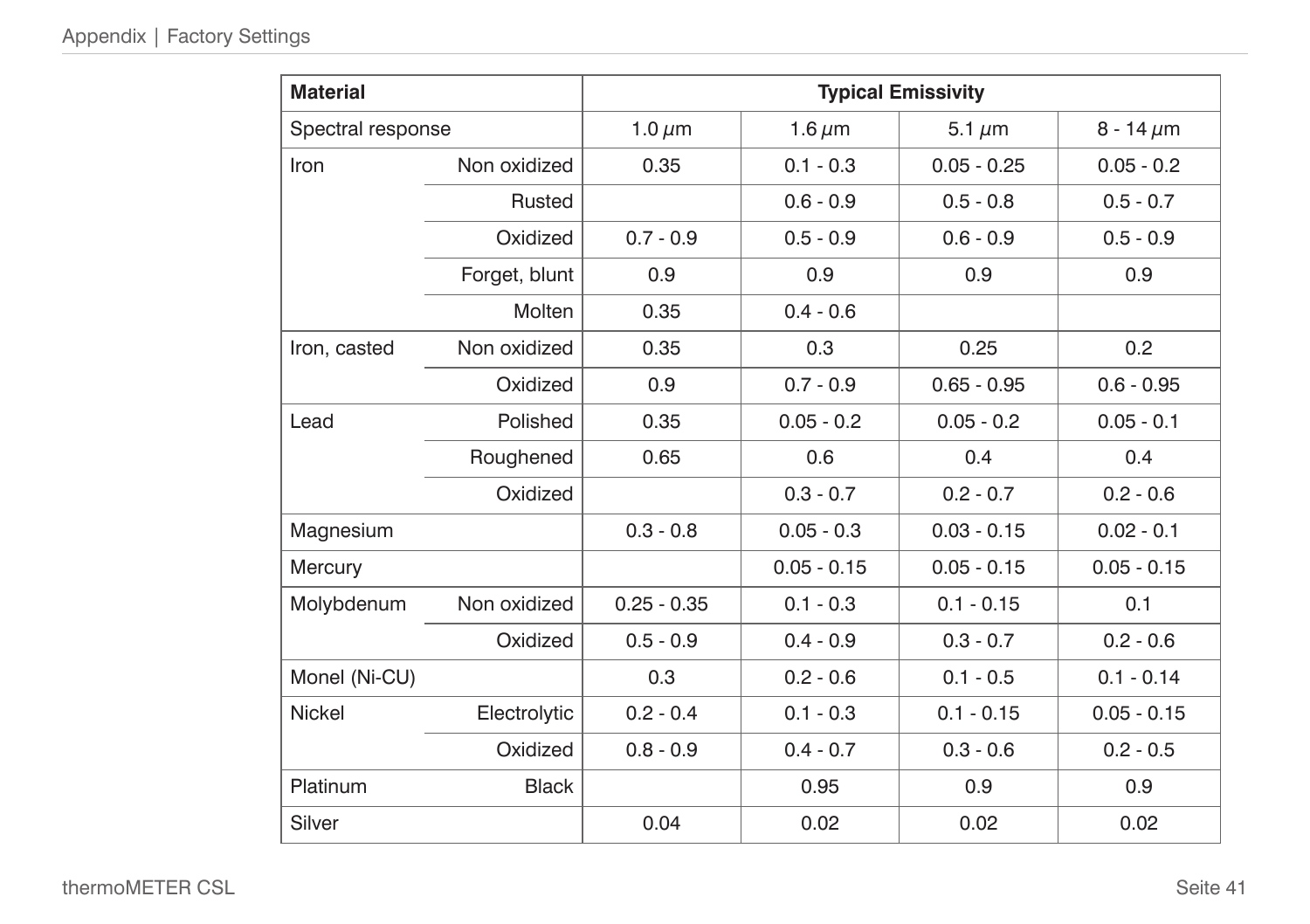| <b>Material</b>   |                 | <b>Typical Emissivity</b> |             |               |                |  |  |
|-------------------|-----------------|---------------------------|-------------|---------------|----------------|--|--|
| Spectral response |                 | 1.0 $\mu$ m               | 1.6 $\mu$ m | 5.1 $\mu$ m   | 8 - 14 $\mu$ m |  |  |
| <b>Steel</b>      | Polished plate  | 0.35                      | 0.25        | 0.1           | 0.1            |  |  |
|                   | <b>Rustless</b> | 0.35                      | $0.2 - 0.9$ | $0.15 - 0.8$  | $0.1 - 0.8$    |  |  |
|                   | Heavy plate     |                           |             | $0.5 - 0.7$   | $0.4 - 0.6$    |  |  |
|                   | Cold-rolled     | $0.8 - 0.9$               | $0.8 - 0.9$ | $0.8 - 0.9$   | $0.7 - 0.9$    |  |  |
|                   | Oxidized        | $0.8 - 0.9$               | $0.9 - 0.9$ | $0.7 - 0.9$   | $0.7 - 0.9$    |  |  |
| Tin               | Non oxidized    | 0.25                      | $0.1 - 0.3$ | 0.05          | 0.05           |  |  |
| Titanium          | Polished        | $0.5 - 0.75$              | $0.3 - 0.5$ | $0.1 - 0.3$   | $0.05 - 0.2$   |  |  |
|                   | Oxidized        |                           | $0.6 - 0.8$ | $0.5 - 0.7$   | $0.5 - 0.6$    |  |  |
| Wolfram           | Polished        | $0.35 - 0.4$              | $0.1 - 0.3$ | $0.05 - 0.25$ | $0.03 - 0.1$   |  |  |
| Zinc              | Polished        | 0.5                       | 0.05        | 0.03          | 0.02           |  |  |
|                   | Oxidized        | 0.6                       | 0.15        | 0.1           | 0.1            |  |  |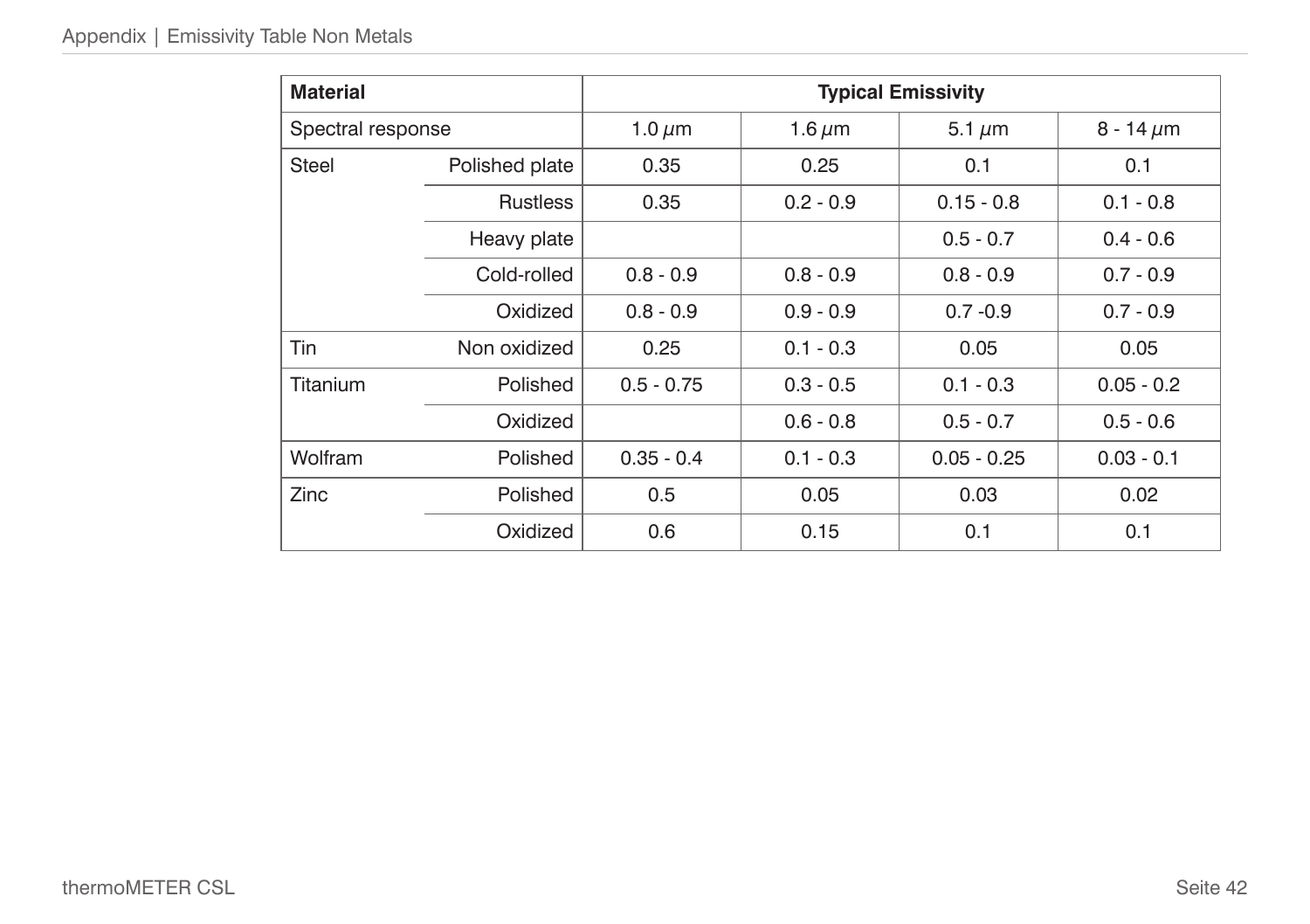## <span id="page-42-1"></span><span id="page-42-0"></span>**A 4 Emissivity Table Non Metals**

Please note that these are only approximate values which were taken from various sources.

| <b>Material</b>        |                 | <b>Typical Emissivity</b> |               |              |                |
|------------------------|-----------------|---------------------------|---------------|--------------|----------------|
| Spectral response      |                 | 1.0 $\mu$ m               | $2.2 \,\mu m$ | 5.1 $\mu$ m  | $8 - 14 \mu m$ |
| Asbest                 |                 | 0.9                       | 0,8           | 0.9          | 0.95           |
| Aphalt                 |                 |                           |               | 0.95         | 0.95           |
| <b>Basalt</b>          |                 |                           |               | 0.7          | 0.7            |
| Carbon                 | Non oxidized    |                           | $0.8 - 0.9$   | $0.8 - 0.9$  | $0.8 - 0.9$    |
|                        | Graphite        |                           | $0.8 - 0.9$   | $0.7 - 0.9$  | $0.7 - 0.9$    |
| Carborundum            |                 | 0.4                       | $0.8 - 0.95$  | $0.8 - 0.95$ | 0.95           |
| Cement                 |                 | 0.65                      | 0.9           | 0.9          | 0.95           |
| Glass                  | Plate           |                           | 0.2           | 0.98         | 0.85           |
|                        | Melt            |                           | $0.4 - 0.9$   | 0.9          |                |
| Grit                   |                 |                           |               | 0.95         | 0.95           |
| Gypsum                 |                 |                           |               | $0.4 - 0.97$ | $0.8 - 0.95$   |
| Ice                    |                 |                           |               |              | 0.98           |
| Limestone              |                 |                           |               | $0.4 - 0.98$ | 0.98           |
| Paint                  | Non alcaline    |                           |               |              | $0.9 - 0.95$   |
| Paper                  | Any color       |                           |               | 0.95         | 0.95           |
| Plastic $>$ 50 $\mu$ m | Non transparent |                           |               | 0.95         | 0.95           |
| Rubber                 |                 |                           |               | 0.9          | 0.95           |
| Sand                   |                 |                           |               | 0.9          | 0.95           |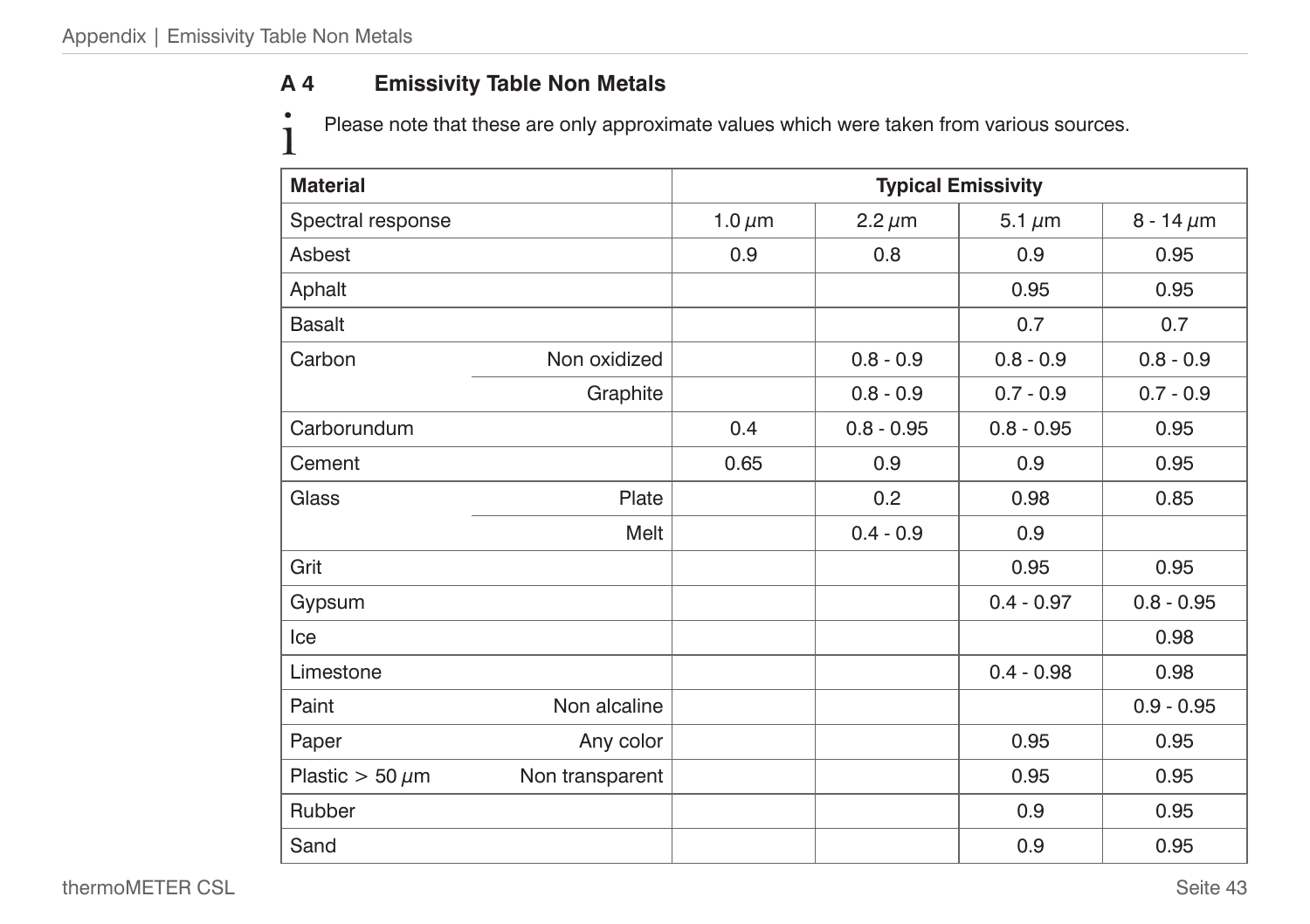### Appendix | Smart Averaging

| <b>Material</b>   |         | <b>Typical Emissivity</b> |             |              |                |
|-------------------|---------|---------------------------|-------------|--------------|----------------|
| Spectral response |         | 1.0 $\mu$ m               | $2.2 \mu m$ | 5.1 $\mu$ m  | 8 - 14 $\mu$ m |
| Snow              |         |                           |             |              | 0.9            |
| Soil              |         |                           |             |              | $0.9 - 0.98$   |
| <b>Textiles</b>   |         |                           |             | 0.95         | 0.95           |
| Water             |         |                           |             |              | 0.93           |
| Wood              | Natural |                           |             | $0.9 - 0.95$ | $0.9 - 0.95$   |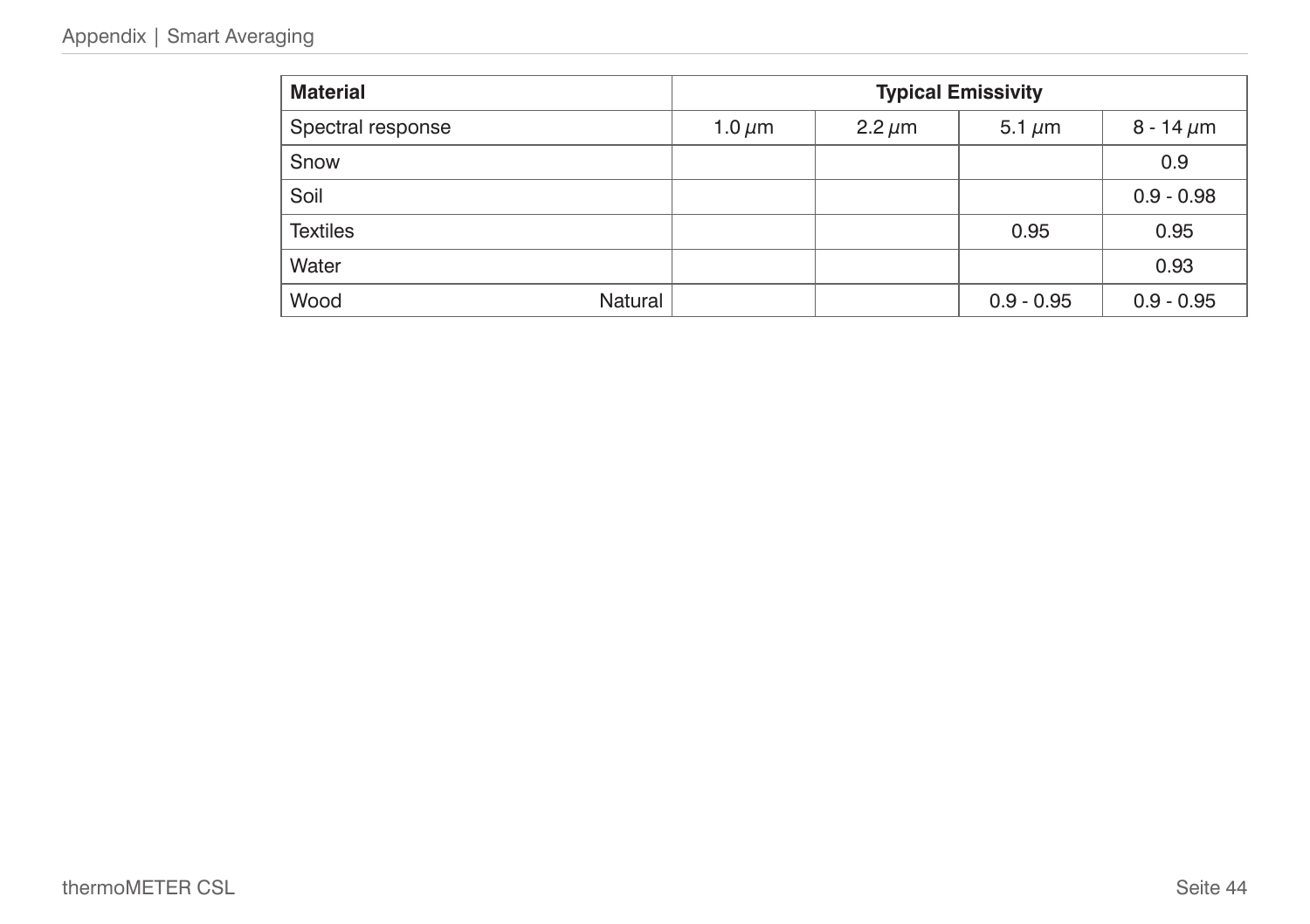## <span id="page-44-1"></span><span id="page-44-0"></span>**A 5 Smart Averaging**

The average function is generally used to smoothen the signal curves. With the adjustable parameter time this function can be optimal adjusted to the respective application. One disadvantage of the average function is that fast temperature peaks which are caused by dynamic events are subjected to the same averaging time. Therefore those peaks can only be seen with a delay on the signal output.

The function Smart Averaging eliminates this disadvantage by passing those fast events without averaging directly through to the signal output.



*Fig. 15 Signal curve with Smart Averaging function Fig. 16 Signal curve without Smart Averaging function*